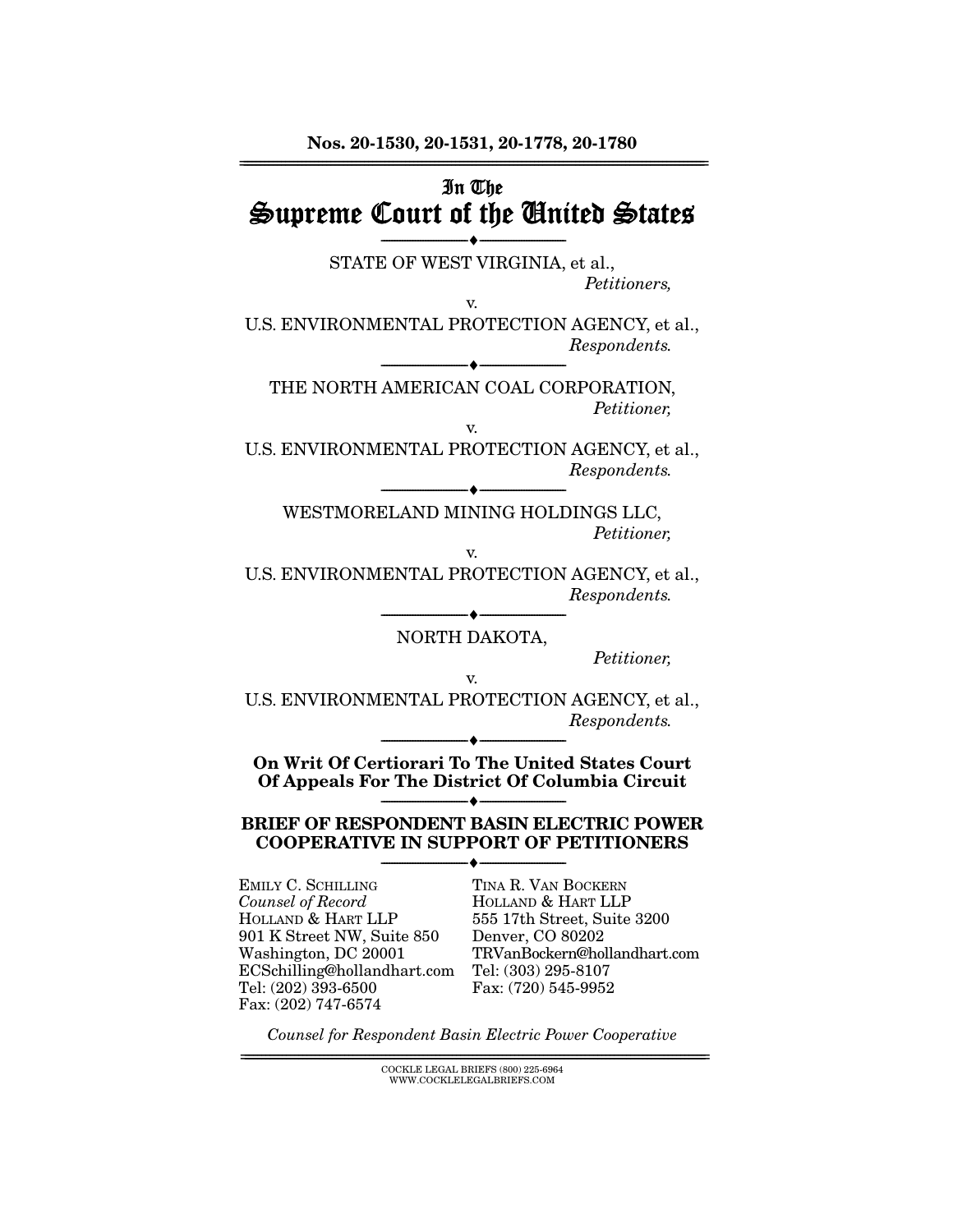#### **CORPORATE DISCLOSURE STATEMENT**

 Basin Electric Power Cooperative is a not-forprofit regional wholesale electric generation and transmission cooperative owned by over 100 member cooperatives. Basin Electric has no parent companies. There are no publicly held corporations that have a 10% or greater ownership interest in Basin Electric.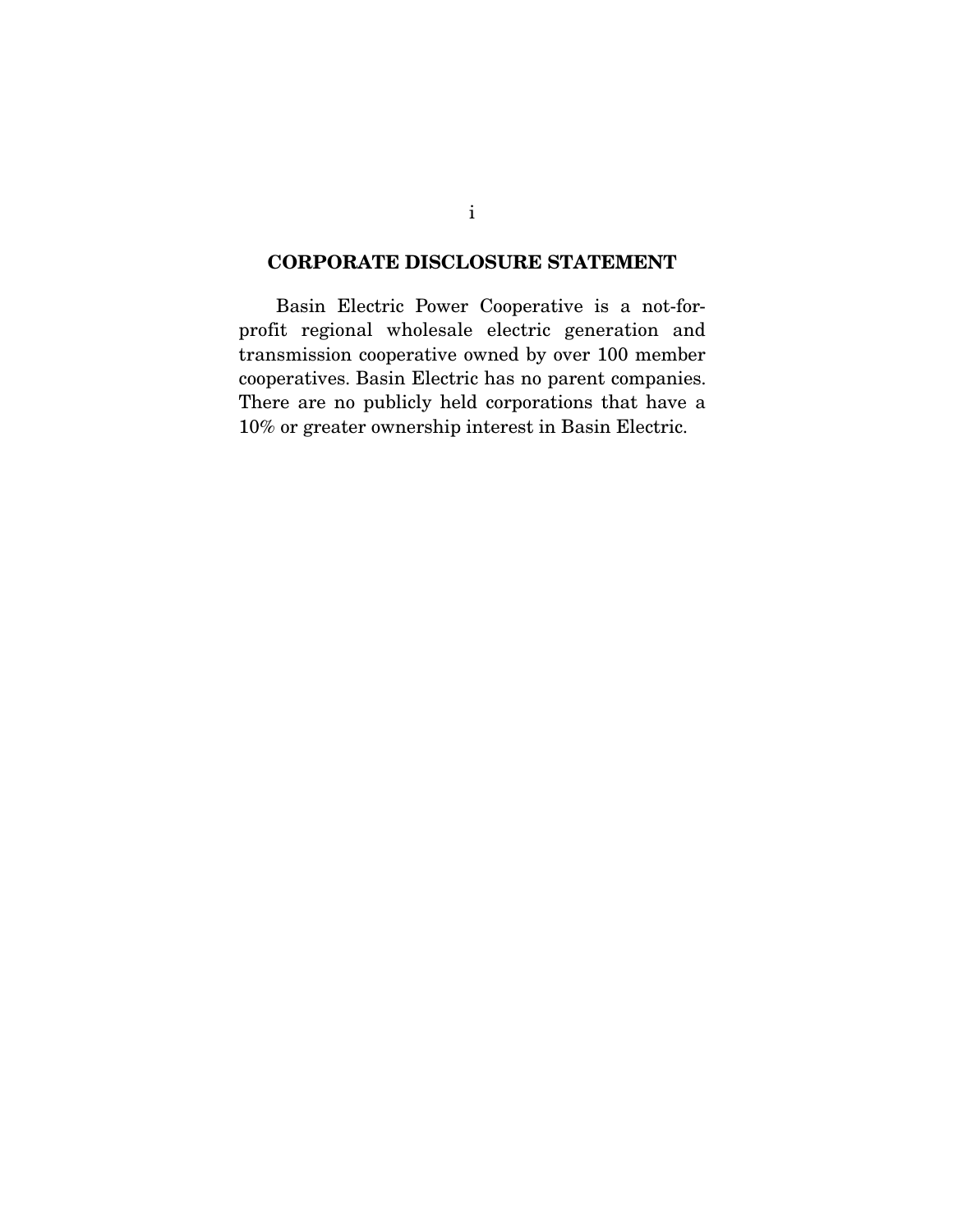# TABLE OF CONTENTS

|                                                                                                                                                                                                                   | Page           |
|-------------------------------------------------------------------------------------------------------------------------------------------------------------------------------------------------------------------|----------------|
|                                                                                                                                                                                                                   | $\mathbf{i}$   |
|                                                                                                                                                                                                                   | iii            |
|                                                                                                                                                                                                                   | 1              |
|                                                                                                                                                                                                                   | $\overline{2}$ |
|                                                                                                                                                                                                                   | 4              |
| I.<br>The Circuit Court Erroneously Assumed<br>That The Nation's Electrical Grids Could<br><b>Support Widespread Mandatory Generation</b>                                                                         | 4              |
| A. The Grids Are Not Fully Intercon-                                                                                                                                                                              | 5              |
| The Grids Serve Varying Markets With<br>В.<br>Complex Capacity And Reliability Re-<br>quirements Set By The Federal En-<br>ergy Regulatory Commission                                                             | 11             |
| The Grids Cannot Support Rapid Inte-<br>C.<br>gration Of Renewable Energy                                                                                                                                         | 16             |
| II.<br>The Circuit Court Erroneously Assumed<br>That Growing Demand for Renewable Gen-<br>eration Supports EPA-Mandated Genera-<br>tion Shifting As The Best System Of<br>Emission Reduction Under Section 111(d) | 19             |
|                                                                                                                                                                                                                   | 26             |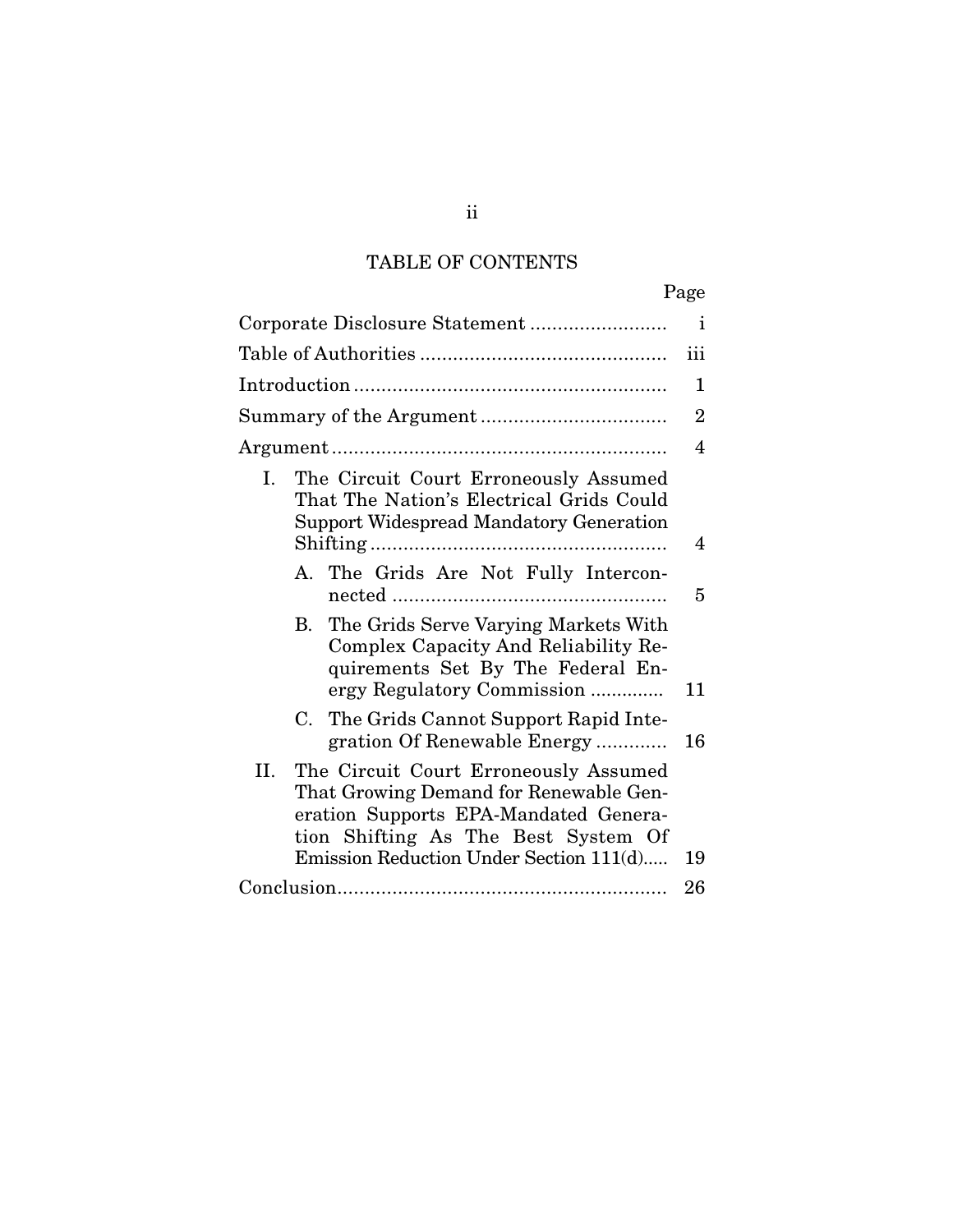# TABLE OF AUTHORITIES

Page

## CASES

| Am. Lung Ass'n v. Envtl. Prot. Agency,                                                                     |
|------------------------------------------------------------------------------------------------------------|
| Del. Dep't of Nat. Res. & Envtl. Control v.<br>Envtl. Prot. Agency,<br>785 F.3d 1 (D.C. Cir. 2015)  12, 13 |
| Pac. Gas & Elec. Co. v. State Energy<br>Res. Conservation & Dev. Comm'n,                                   |
|                                                                                                            |

## STATUTES AND RULES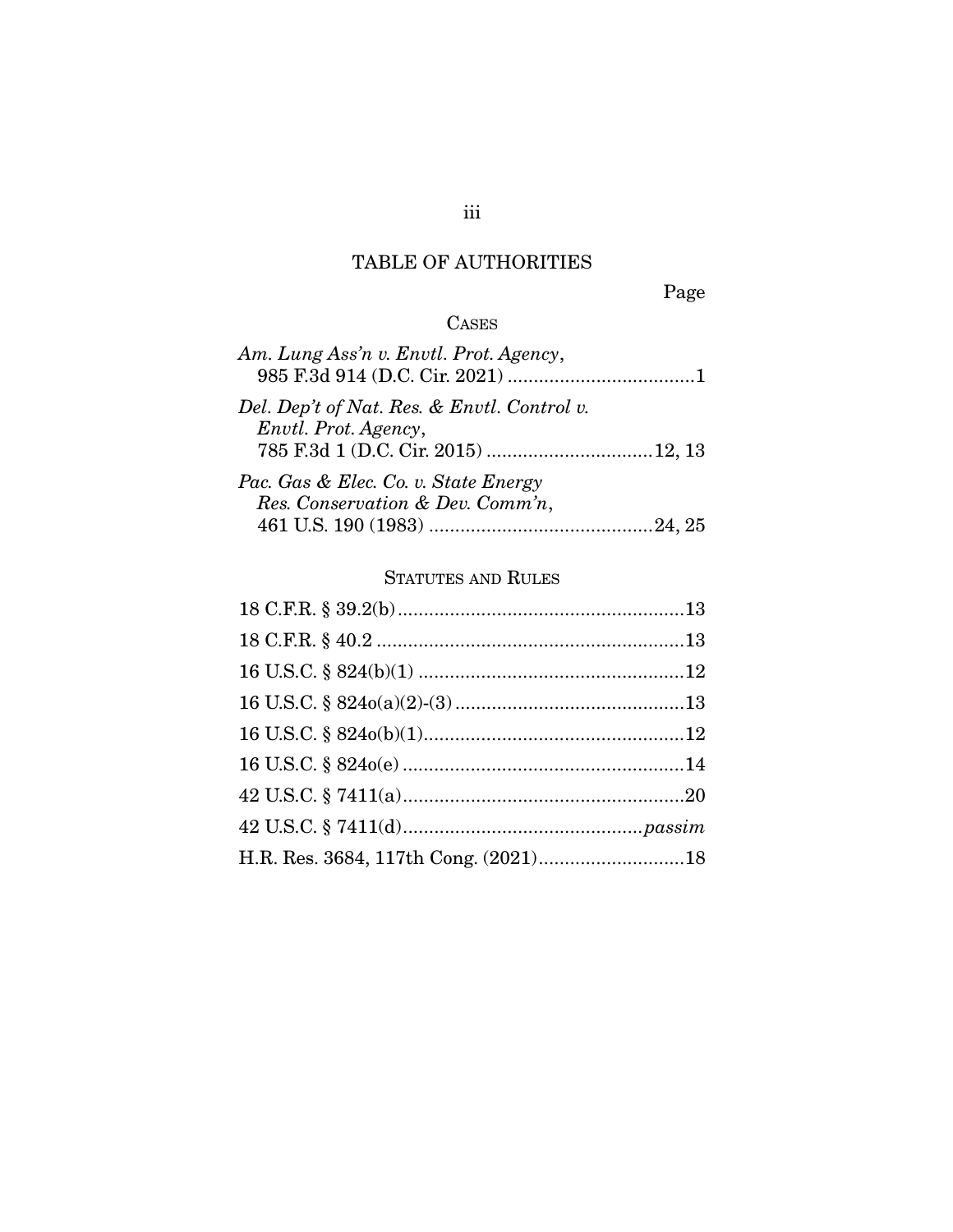Page

### OTHER AUTHORITIES

| Aaron Bloom et al., Transmission Planning for<br>100% Clean Electricity, ENERGY SYSTEMS INTEGRA-<br>TION GROUP (2021), https://www.esig.energy/<br>wp-content/uploads/2021/02/Transmission-                                                                                             |
|-----------------------------------------------------------------------------------------------------------------------------------------------------------------------------------------------------------------------------------------------------------------------------------------|
| Aaron Bloom et al., The Value of Increased HVDC<br>Capacity Between Eastern and Western U.S.<br>Grids: The Interconnections Seam Study, NA-<br>TIONAL RENEWABLE ENERGY LABORATORY (Oct.<br>2020), https://www.nrel.gov/docs/fy21osti/76850.<br>pdf                                      |
| Avi Zevin et al., Building a New Grid Without<br>New Legislation: A Path to Revitalizing Fed-<br>eral Transmission Authorities, 48 ECOLOGY                                                                                                                                              |
| Basin Electric Power Cooperative, 2018 Inte-<br>grated Resource Plan (2019-2028), https://www.<br>wapa.gov/EnergyServices/Documents/Basin                                                                                                                                               |
| Basin Electric Power Cooperative, 2020 Annual<br>Report, https://www.basinelectric.com/_files/pdf/<br>financials/Annual-Report-2020-WEB.pdf21, 22, 24                                                                                                                                   |
| Basin Electric Power Cooperative, Comments on<br>Proposed Carbon Pollution Emission Guide-<br>lines For Existing Stationary Sources: Electric<br>Utility Generating Units (Dec. 21, 2014), EPA<br>Docket No. EPA-HQ-OAR-2013-0602-23574,<br>https://www.regulations.gov/comment/EPA-HQ- |

iv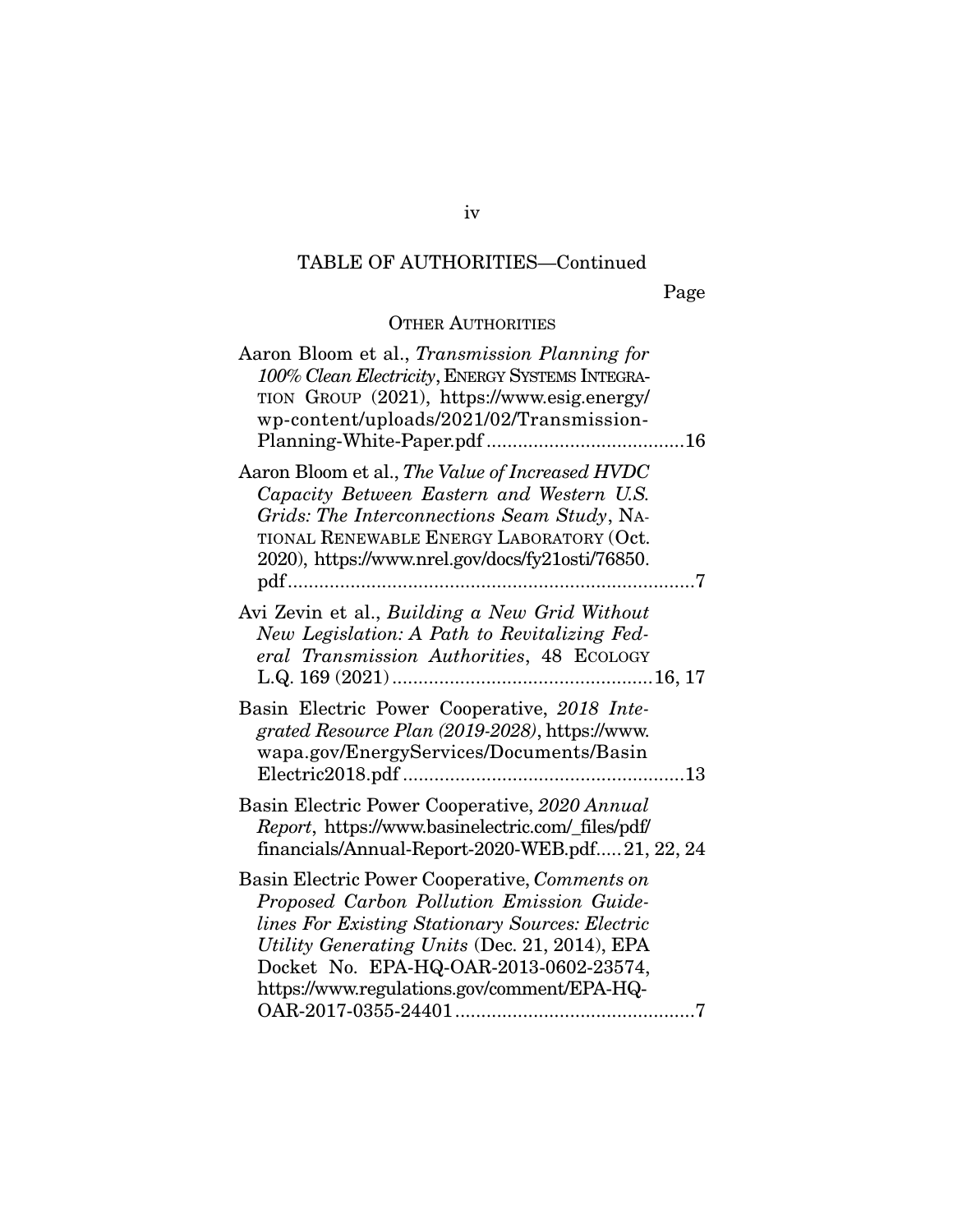Page

| Basin Electric Power Cooperative, Generation<br>Facilities Map, https://www.basinelectric.com/                                                                                                                                                                   |  |
|------------------------------------------------------------------------------------------------------------------------------------------------------------------------------------------------------------------------------------------------------------------|--|
| Basin Electric Power Cooperative, North Dakota<br>Ten Year Plan (June 1, 2020), https://psc.nd.gov/<br>database/documents/20-0300/001-010.pdf 8                                                                                                                  |  |
| Basin Electric Power Cooperative, Optional<br>Integrated Resource Plan (June 30, 2021),<br>https://www.edockets.state.mn.us/EFiling/<br>edockets/searchDocuments.do?method=show<br>Poup&documentId=%7bE0F5617A-0000-CF1F-<br>95DD-59E10E30D791%7d&documentTitle= |  |
| Basin Electric Power Cooperative, South Dakota<br>Ten Year Plan (2020), https://puc.sd.gov/commission/<br>commissionaction/10yearplan/BasinElectric<br>.23                                                                                                       |  |
| Bipartisan Infrastructure Investment and Jobs<br>Act Summary, A Road to Stronger Economic<br>Growth, https://www.cantwell.senate.gov/imo/<br>media/doc/Infrastructure%20Investment%20<br>and%20Jobs%20Act%20-%20Section%20by%20                                  |  |
| Glen Anderson et al., Modernizing the Electric<br>Grid: State Role and Policy Options, NATIONAL<br>CONFERENCE OF STATE LEGISLATURES (Nov.<br>2019), https://www.ncsl.org/Portals/1/Documents/<br>energy/Modernizing-the-Electri-Grid_112519                      |  |

34226.pdf ................................................................. 16

v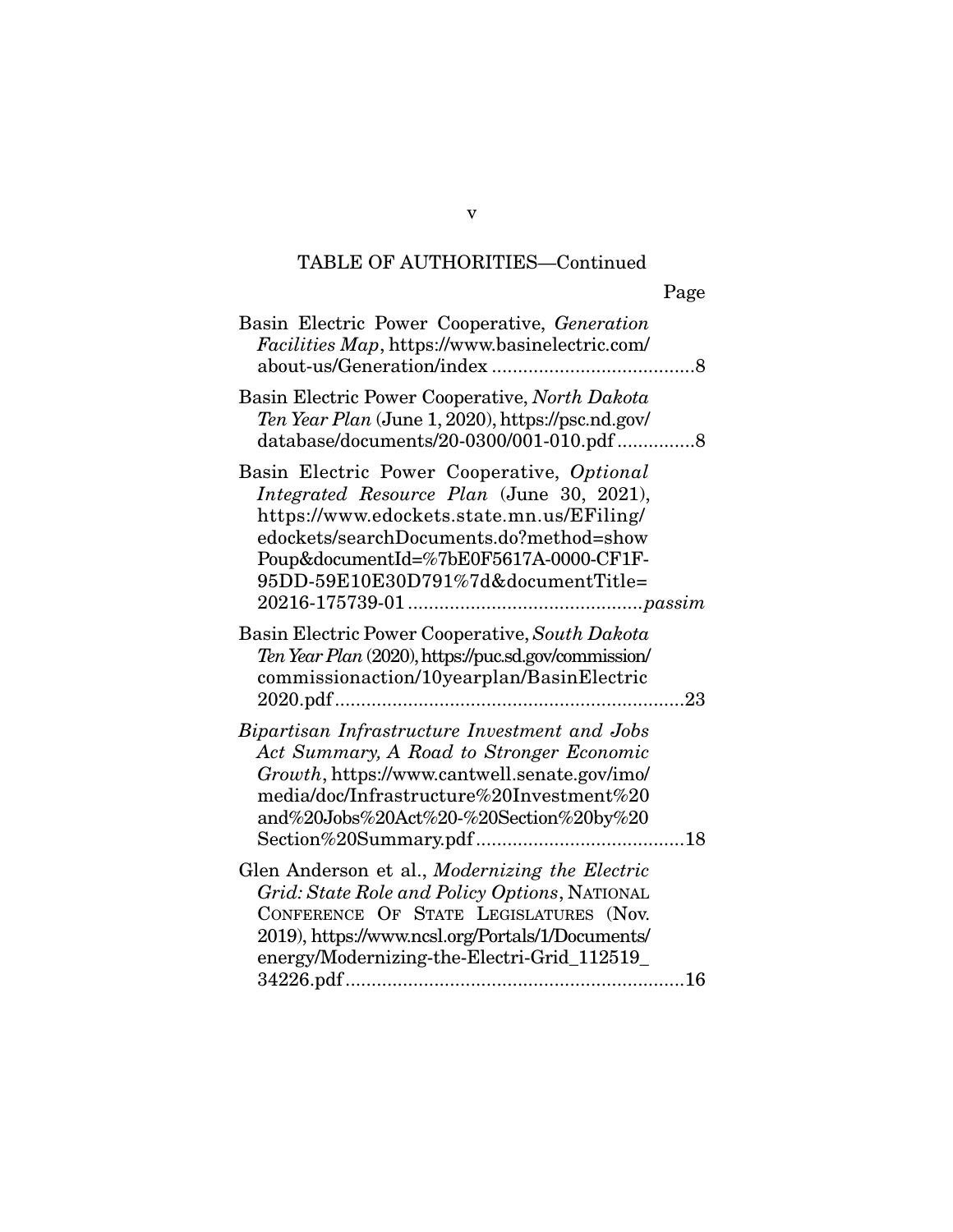| Midcontinent Independent System Operator Tariff,<br><b>SCHEDULE 34 Allocation of Costs Associated</b><br>with Compliance Penalty Assessments,<br>https://www.misoenergy.org/legal/tariff/14                                                          |
|------------------------------------------------------------------------------------------------------------------------------------------------------------------------------------------------------------------------------------------------------|
| North American Electric Reliability Corporation,<br>NERC Contingency Reserve, BAL-002-WECC-3,<br>https://www.nerc.com/pa/Stand/Reliability%20<br>Standards/BAL-002-WECC-3.pdf14                                                                      |
| North American Electric Reliability Corporation,<br>Reliability Standards for the Bulk Electric<br>Systems of North America (Oct. 1, 2021),<br>https://www.nerc.com/pa/Stand/Reliability%20<br>Standards%20Complete%20Set/RSComplete                 |
| The Southwest Power Pool, 2020 ELCC Wind and<br>Solar Study Report (July 2021), https://www.<br>spp.org/documents/65169/2020%20elcc%20wind<br>%20and%20solar%20study%20report.pdf 14, 15                                                             |
| Southwest Power Pool Open Access Transmission<br>Tariff, ATTACHMENT AP Allocation of Costs<br>Associated with Reliability Penalty Assessments<br>(June 30, 2021), https://spp.etariff.biz:8443/<br>ViewerDocLibrary/MasterTariffs/5FullTariff.<br>14 |

vi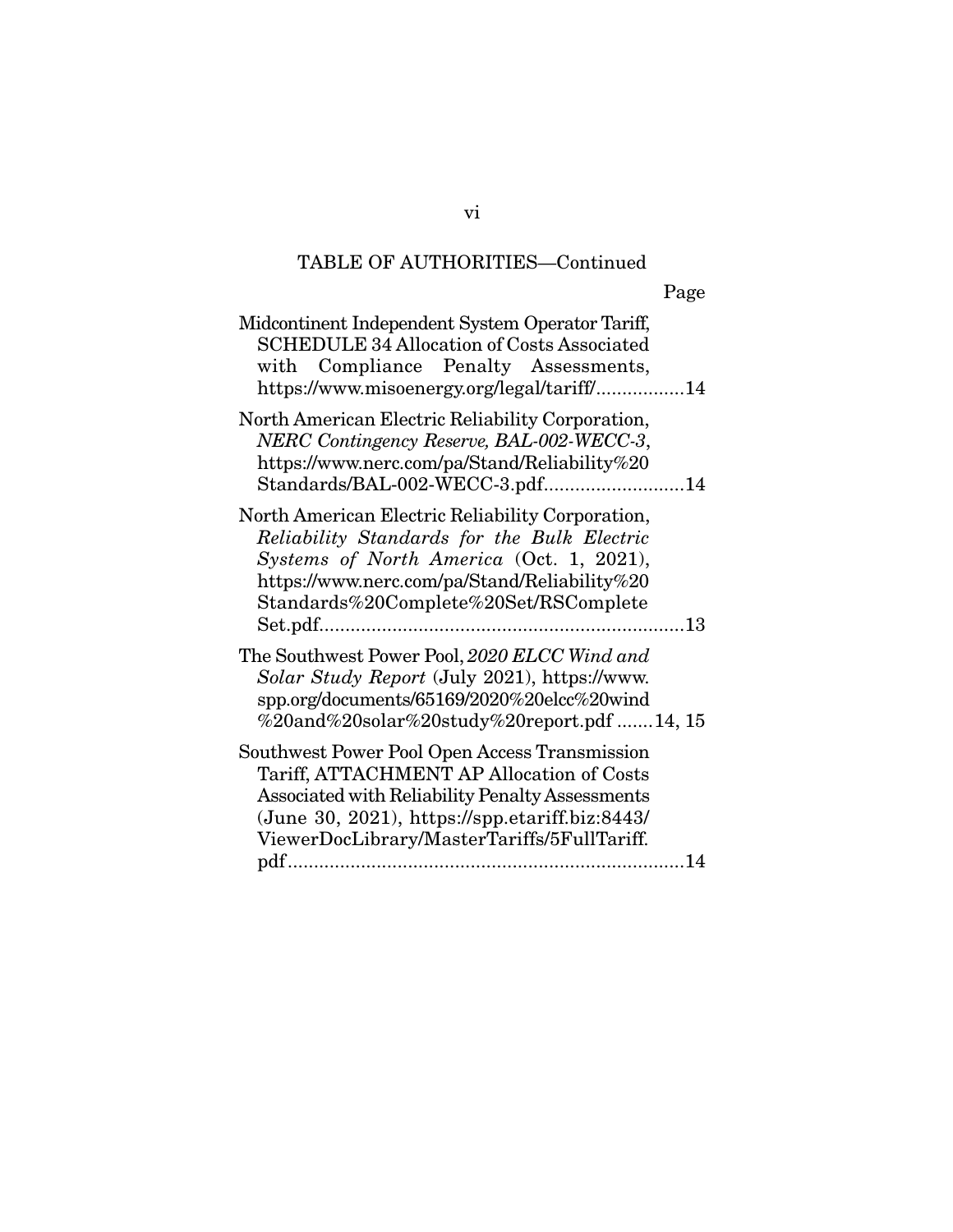Page

| Statement by Emily Sanford Fisher, General<br>Counsel, Corporate Secretary & Senior Vice<br>President, Clean Energy Edison Electric In-<br>stitute, Before the House Select Committee on<br>the Climate Crisis (May 20, 2021),<br>https://docs.house.gov/meetings/CN/CN00/<br>20210520/112657/HHRG-117-CN00-Wstate-<br>SanfordFisherE-20210520.pdf10                                                                                                                                                                     |
|--------------------------------------------------------------------------------------------------------------------------------------------------------------------------------------------------------------------------------------------------------------------------------------------------------------------------------------------------------------------------------------------------------------------------------------------------------------------------------------------------------------------------|
| U.S. Energy Information Administration, Annual<br>Energy Outlook 2021 (Feb. 2021), https://www.<br>eia.gov/outlooks/aeo/pdf/AEO_Narrative_2021.<br>$\ldots$ 20<br>$pdf$                                                                                                                                                                                                                                                                                                                                                  |
| The White House, FACT SHEET: Biden Admin-<br>istration Advances Expansion & Moderniza-<br>tion of the Electric Grid (Apr. 27, 2021),<br>https://www.whitehouse.gov/briefing-room/<br>statements-releases/2021/04/27/fact-sheet-<br>biden-administration-advances-expansion-<br>modernization-of-the-electric-grid/10                                                                                                                                                                                                     |
| The White House, FACT SHEET: President<br>Biden Sets 2030 Greenhouse Gas Pollution Re-<br>duction Target Aimed at Creating Good-Paying<br>Union Jobs and Securing U.S. Leadership on<br>Clean Energy Technologies (Apr. 22, 2021),<br>https://www.whitehouse.gov/briefing-room/<br>statements-releases/2021/04/22/fact-sheet-<br>president-biden-sets-2030-greenhouse-gas-<br>pollution-reduction-target-aimed-at-creating-<br>good-paying-union-jobs-and-securing-u-s-<br>leadership-on-clean-energy-technologies17, 18 |

vii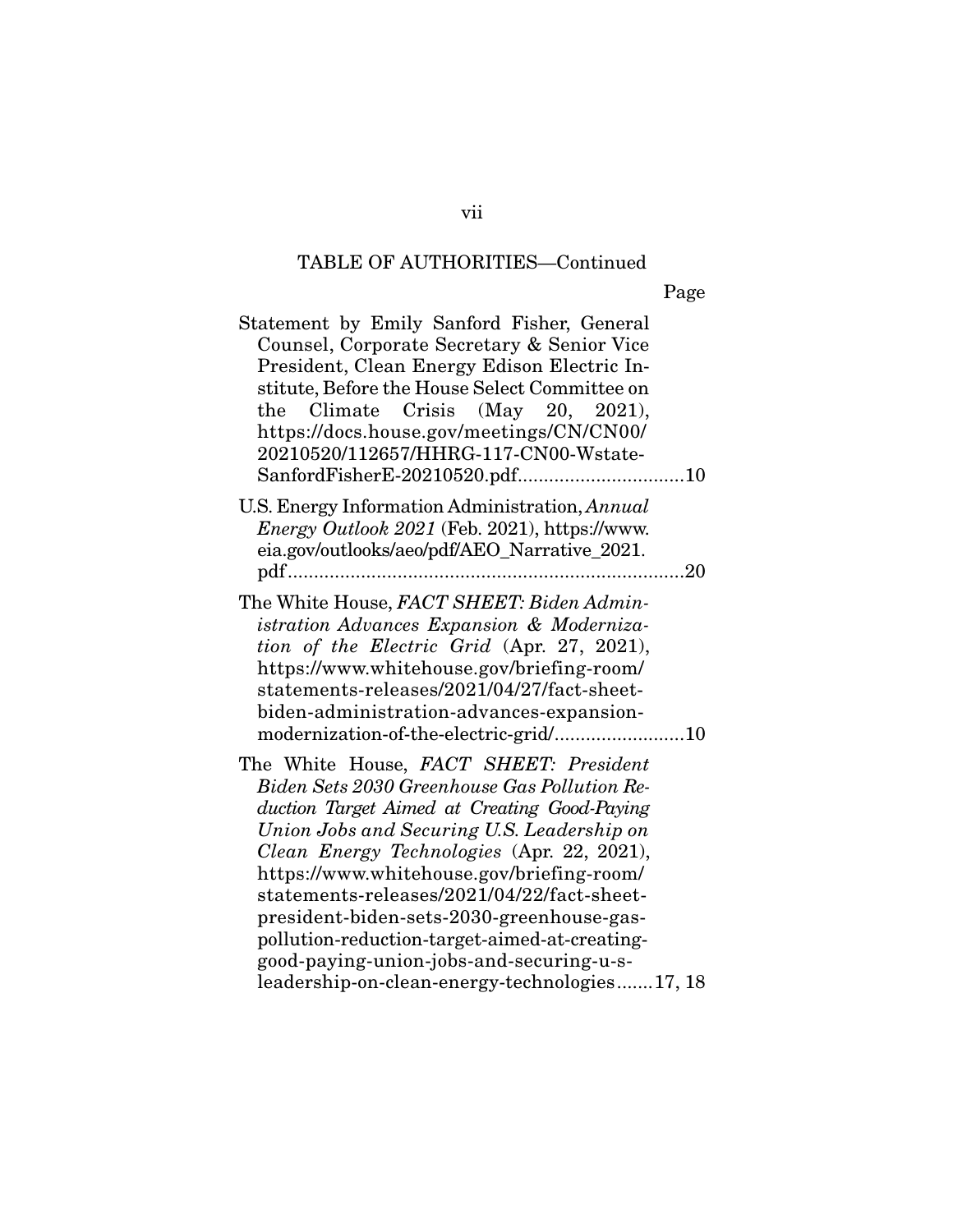#### **INTRODUCTION**

 Basin Electric Power Cooperative ("Basin Electric") is a not-for-profit regional generation and transmission electric cooperative owned by 131-member cooperative systems. Basin Electric provides wholesale power to its members in nine States, with electric generation facilities in North Dakota, South Dakota, Wyoming, Montana, and Iowa. Its facilities provide power to approximately 3 million customers. Customer demand is met through a diverse energy portfolio consisting of coal, gas, oil, and renewable generation. To provide affordable and reliable energy across its diverse service area, Basin Electric must take advantage of an all-of-the-above energy strategy that relies on aggressive renewable energy development, as well as continuing operation of a fleet of natural gas- and coalfired baseload, intermediate, and peaking generation.

 The decision of the U.S. Court of Appeals for the District of Columbia Circuit in American Lung Association v. Environmental Protection Agency, 985 F.3d 914 (D.C. Cir. 2021), paves the way for the U.S. Environmental Protection Agency ("EPA") to use a narrow provision of the Clean Air Act ("Act") to require mandatory shifts in the type of electricity generation employed by Basin Electric and other electric generators across the country. The majority's holding that "Congress imposed no limits on the types of measures the EPA may consider" in determining the best system of emission reduction ("BSER") for power plants under Section 111 of the Act, App. 108 (emphasis added), gives EPA free rein to regulate greenhouse gas emissions through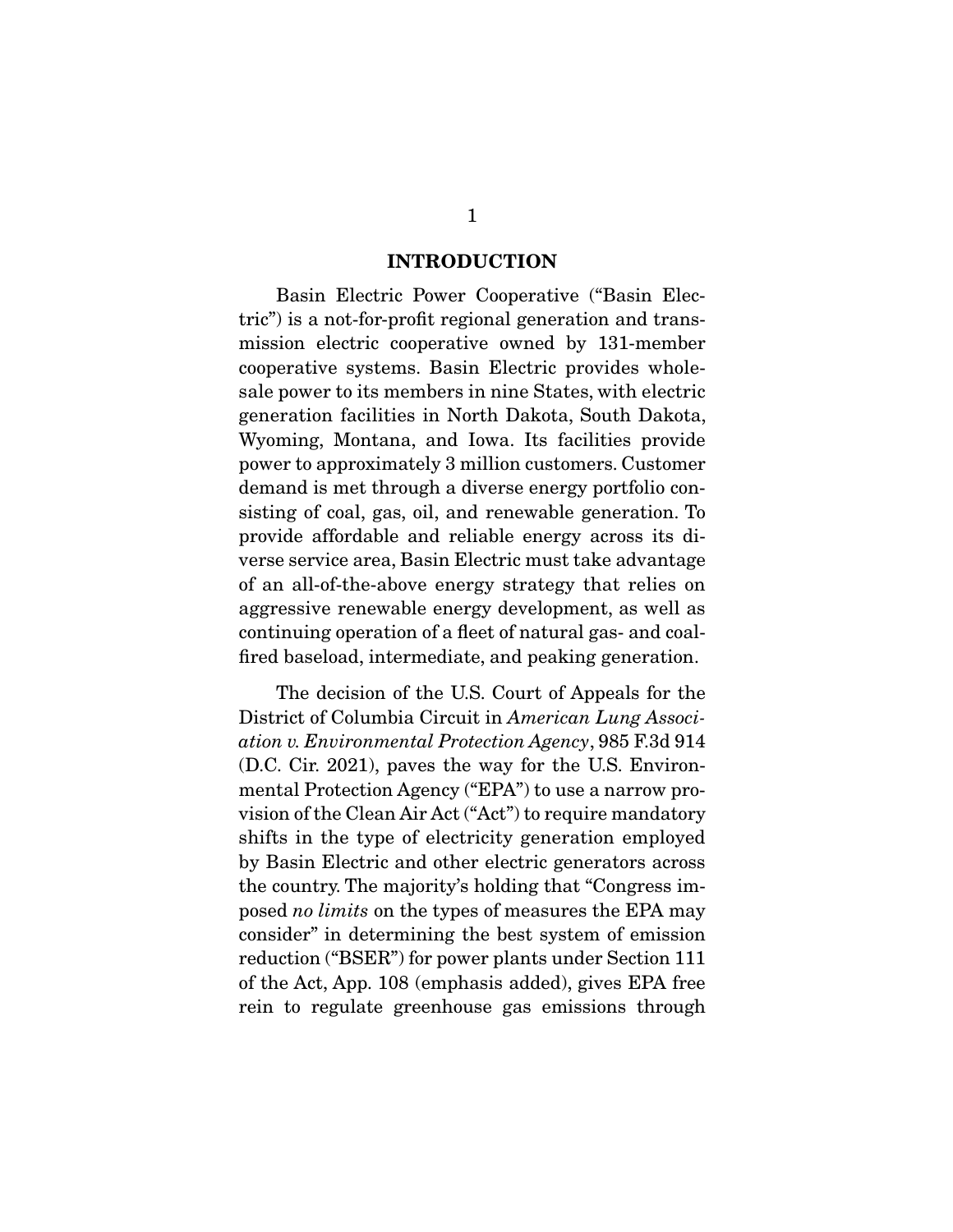measures applied well beyond the fence line of stationary sources. EPA can now force energy producers like Basin Electric to shift from natural gas- and coal-fired power plants to its preferred renewable sources—all under the guise of regulating greenhouse gas emissions—without regard to the practical realities of the Nation's current energy needs, transmission grid limitations, or state and other federal regulatory agencies' authority to manage the Nation's power supply. This unlimited grant of power under Section 111(d) of the Act,<sup>1</sup> upends decades of regulatory precedent limiting emission standards to those achievable by individual stationary sources and creates numerous impediments to the flexibility that electric generators require to meet customers' energy demands.

 The D.C. Circuit's decision is wrong for the many reasons detailed in the brief filed by the States of West Virginia, Alabama, Alaska, Arkansas, Georgia, Indiana, Kansas, Louisiana, Missouri, Montana, Nebraska, Ohio, Oklahoma, South Carolina, South Dakota, Texas, Utah, and Wyoming; and Mississippi Governor Tate Reeves (collectively, the "States"). Basin Electric joins the States and other petitioners in urging the Court to reverse the D.C. Circuit's decision.

#### **SUMMARY OF THE ARGUMENT**

--------------------------------- ♦ ---------------------------------

 The majority erred by relying on a foundation of oversimplified and false assumptions in analyzing

<sup>1</sup> 42 U.S.C. § 7411(d).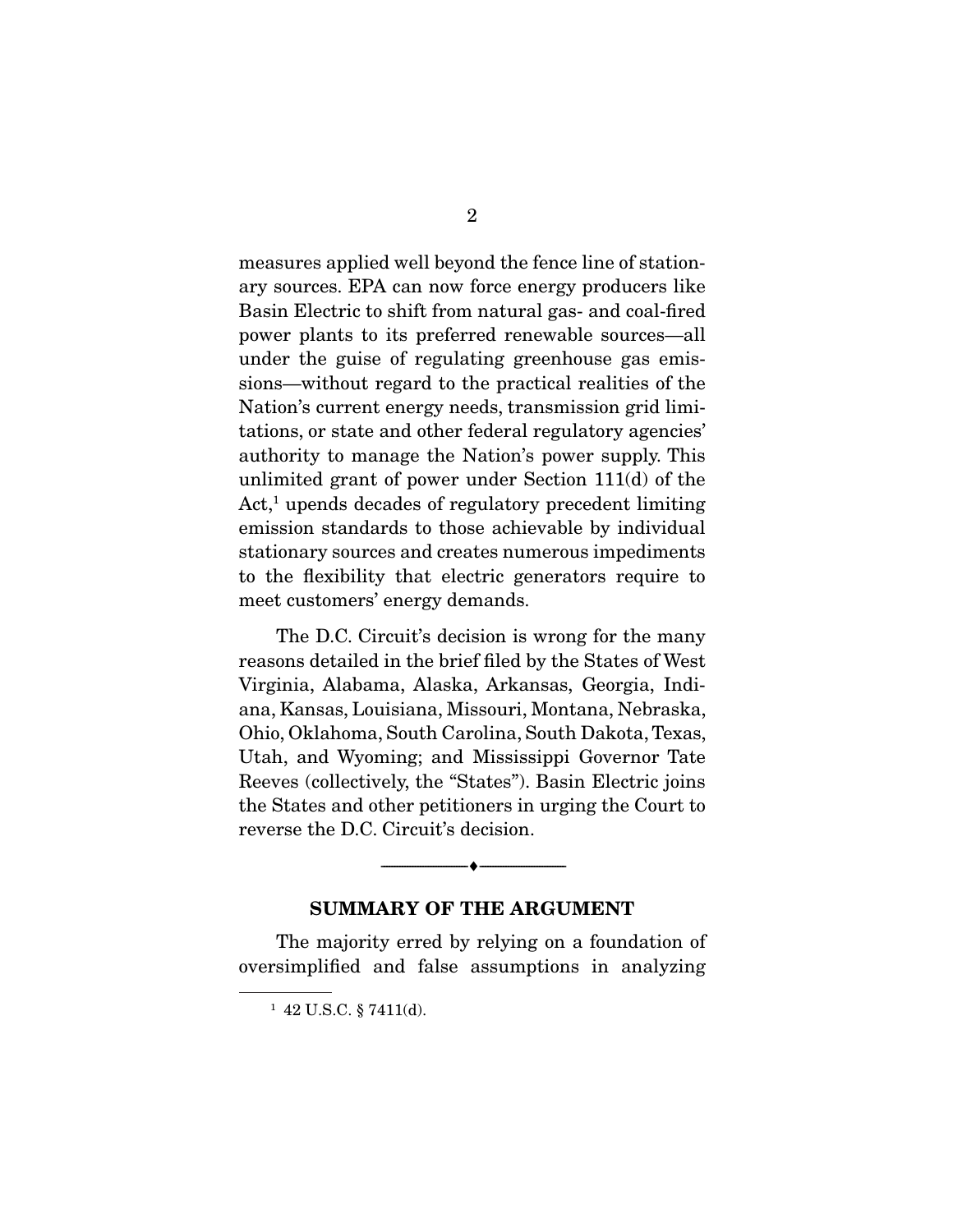whether EPA has authority to consider generation shifting as the "best" system of reducing greenhouse gas emissions under the plain text of Section 111(d).

 First, the circuit court erroneously assumed that generation shifting is a simple and cost-effective means of reducing emissions because, at its most basic level, units of electricity delivered to customers on the electric grid are fungible no matter the source—*i.e.*, "there is no coal-generated electricity or renewablegenerated electricity; there is just electricity." App. 78. See also App. 77 ("A watt of electricity is a watt of electricity, no matter who makes it, how they make it, or where it is purchased."). But this overly simplistic view disregards the true nature of the Nation's power grid, and the exceedingly complex system of state and federal regulatory requirements that already govern electricity generation and transmission. Energy producers cannot simply replace fossil-fuel-fired plants with renewable resources without impacts to their existing energy regulatory obligations, and there is very limited ability to transfer energy across regional grids. Basin Electric's system straddles the Eastern and Western grids and serves separate markets; it cannot redispatch wind energy generated on the Eastern grid to replace coal-fired energy generated on the Western grid. Shifting energy across the seam between the Western and Eastern Interconnections to prioritize cleaner energy sources would require countless regulatory approvals and a major overhaul of the transmission facilities linking the two interconnections.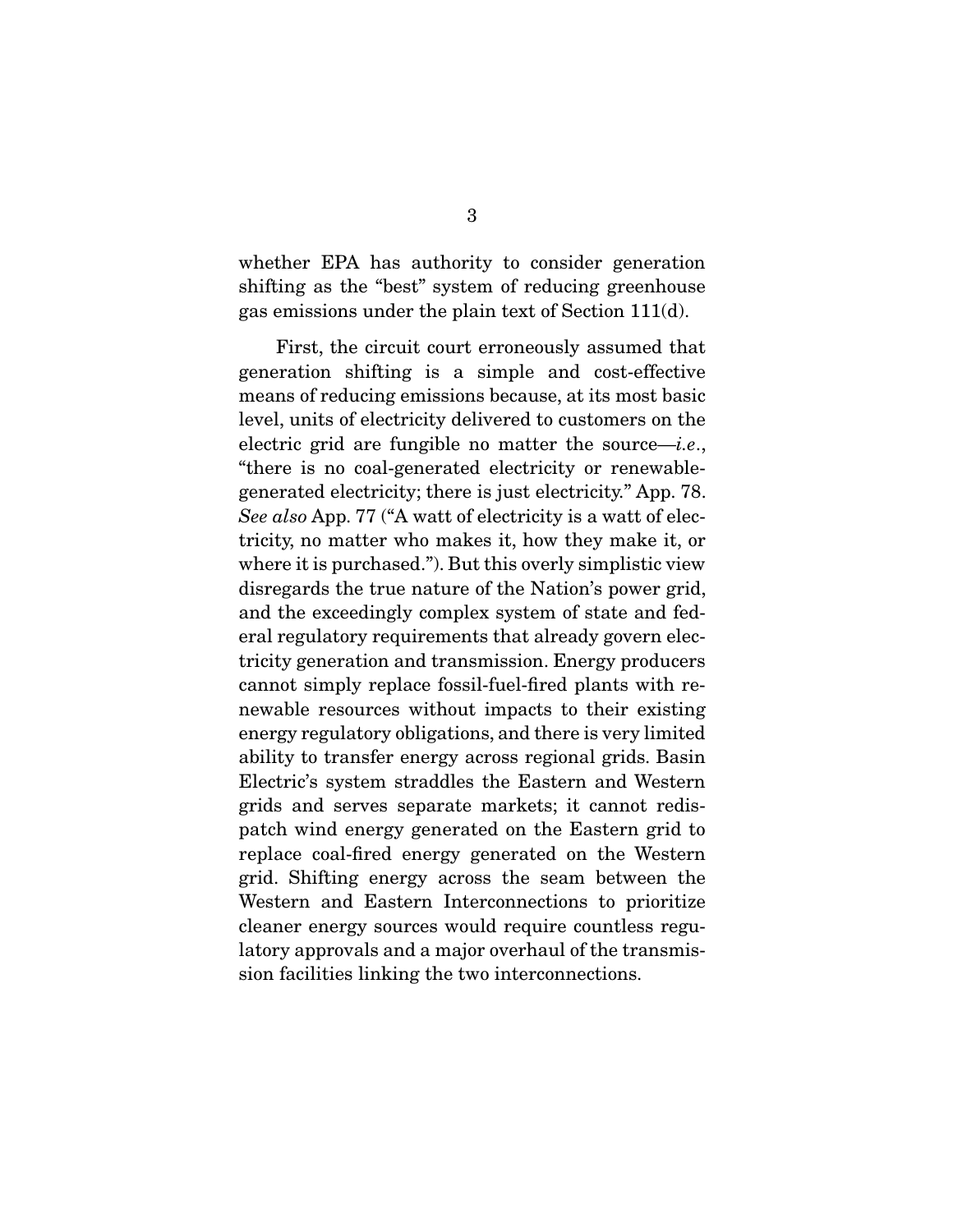Second, the D.C. Circuit erroneously assumed that because the energy markets are already naturally shifting towards cleaner energy sources, that EPA could and should consider forcing additional generation shifting as the "best" system of emission reduction. App. 104–05. But this view ignores the reliance by Basin Electric and other electricity generating utilities on diverse asset portfolios to generate and dispatch electricity in a reliable and cost-effective manner. Even as Basin Electric drives towards greater reliance on renewable energy, coal and gas will remain critical pieces of Basin Electric's generation puzzle.

#### **ARGUMENT**

--------------------------------- ♦ ---------------------------------

### **I. The Circuit Court Erroneously Assumed That The Nation's Electrical Grids Could Support Widespread Mandatory Generation Shifting.**

 One of the D.C. Circuit's foundational assumptions is that existence of a national interconnected grid enables EPA to consider generation shifting across the grid system as a whole when determining the best system of emission reductions under Section 111 of the Act. The court opined that EPA should not be "forbidden [from] consider[ing] emission-reduction measures  $[i.e., generation shifting]$  that take into account the nature of the electricity grid in which . . . power plants operate day in and day out." App. 153. As to the grid's nature, the court assumed that "units of electricity as delivered to the user are identical, no matter their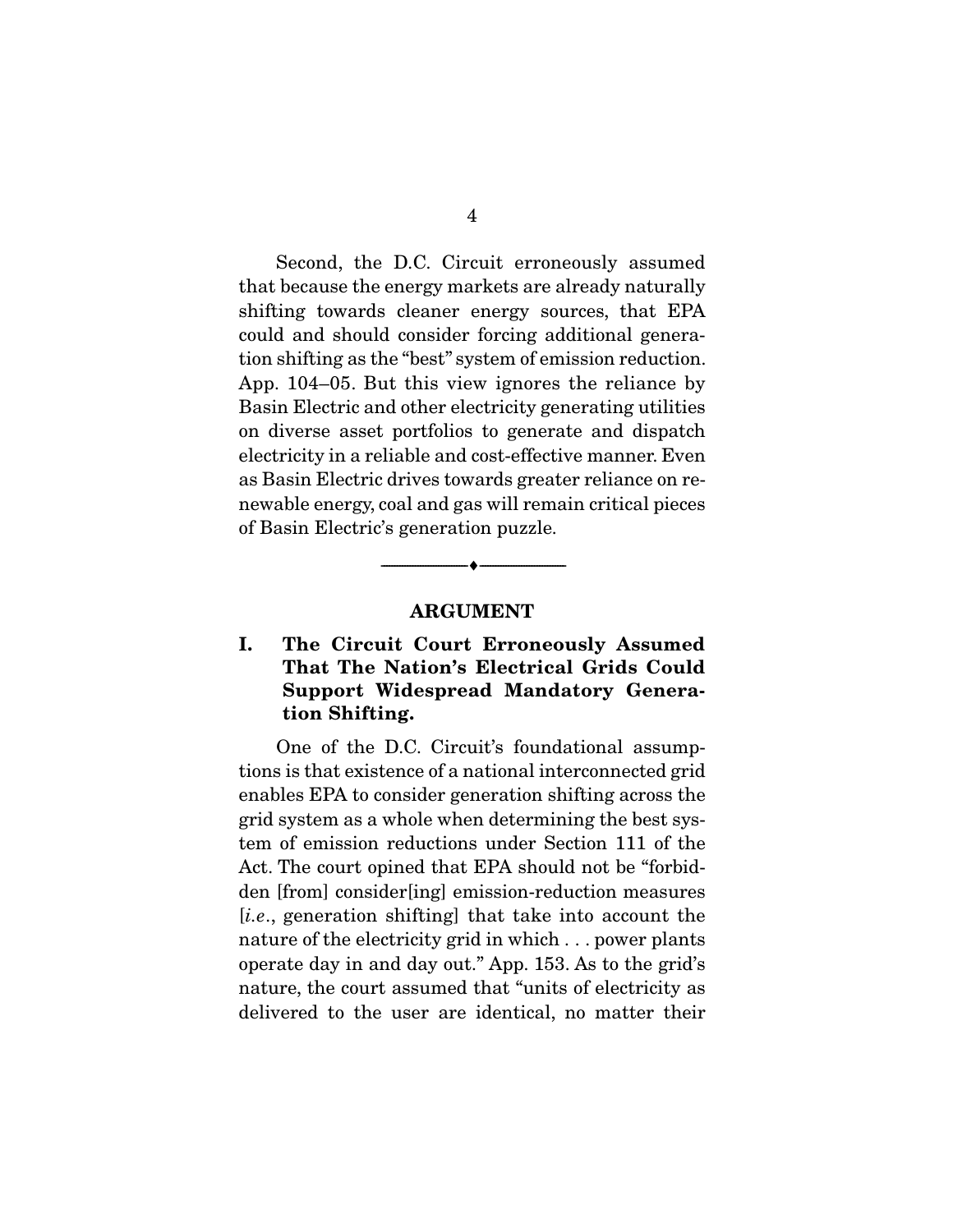source[,]" App. 78, and that "shifts in generation already occur all the time as a matter of grid mechanics." App. 86–87 (relying on what "EPA observed" in the Clean Power Plan ("CPP") without any record citation). These assumptions, however, represent gross generalizations that ignore the practical realities of generating, dispatching, and transmitting electricity across energy markets.

 While generation shifts do occur as energy is dispatched to meet customer needs, such shifting can generally only occur within a specific regional grid and energy market. The court's simplistic view of the grid assumes that: (a) the nationwide grid is fully interconnected; (b) energy resources in each grid interconnection could be replaced with clean energy without regard to existing energy generation capacity and reliability obligations; and (c) the grids could support rapid integration of renewable energy if EPA required generation shifting. Each of these assumptions is false, particularly for Basin Electric.

#### **A. The Grids Are Not Fully Interconnected.**

 The Nation's electric grid is comprised of three regional grids that are not fully interconnected: the Eastern, Western, and Texas Interconnections. App. 77 n.2. Basin Electric's system straddles two of the regional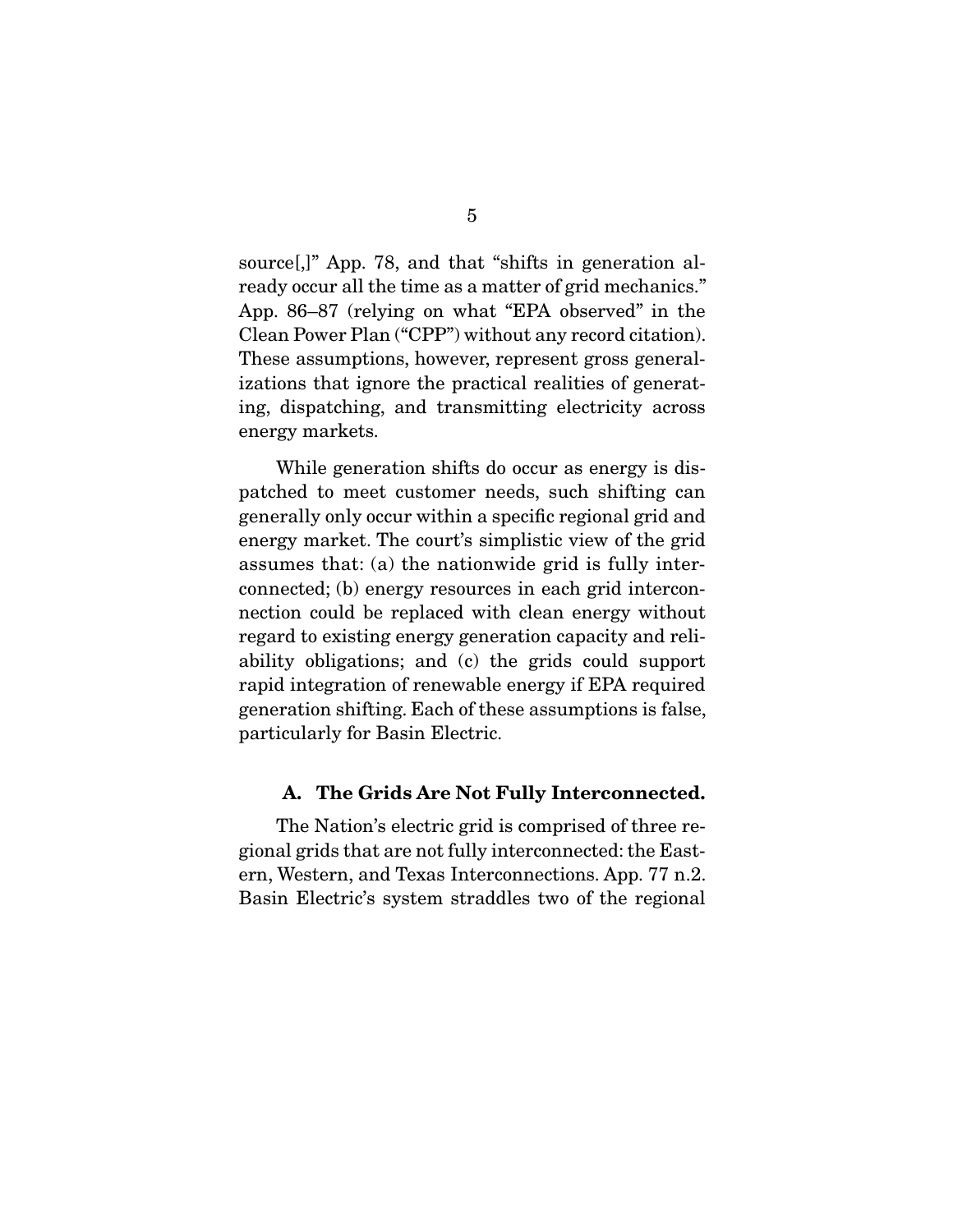grids: the Eastern Interconnection and the Western Interconnection.2



 The limited ability to shift energy between the Eastern and Western Interconnections has very real implications on the court's presumptions around generation shifting. These two grids operate with different

<sup>2</sup> Basin Electric Power Cooperative, Optional Integrated Resource Plan, 2 (June 30, 2021) ("2021 Minnesota O-IRP"), https://www.edockets.state.mn.us/EFiling/edockets/searchDocuments. do?method=showPoup&documentId=%7bE0F5617A-0000-CF1F-95DD-59E10E30D791%7d&documentTitle=20216-175739-01.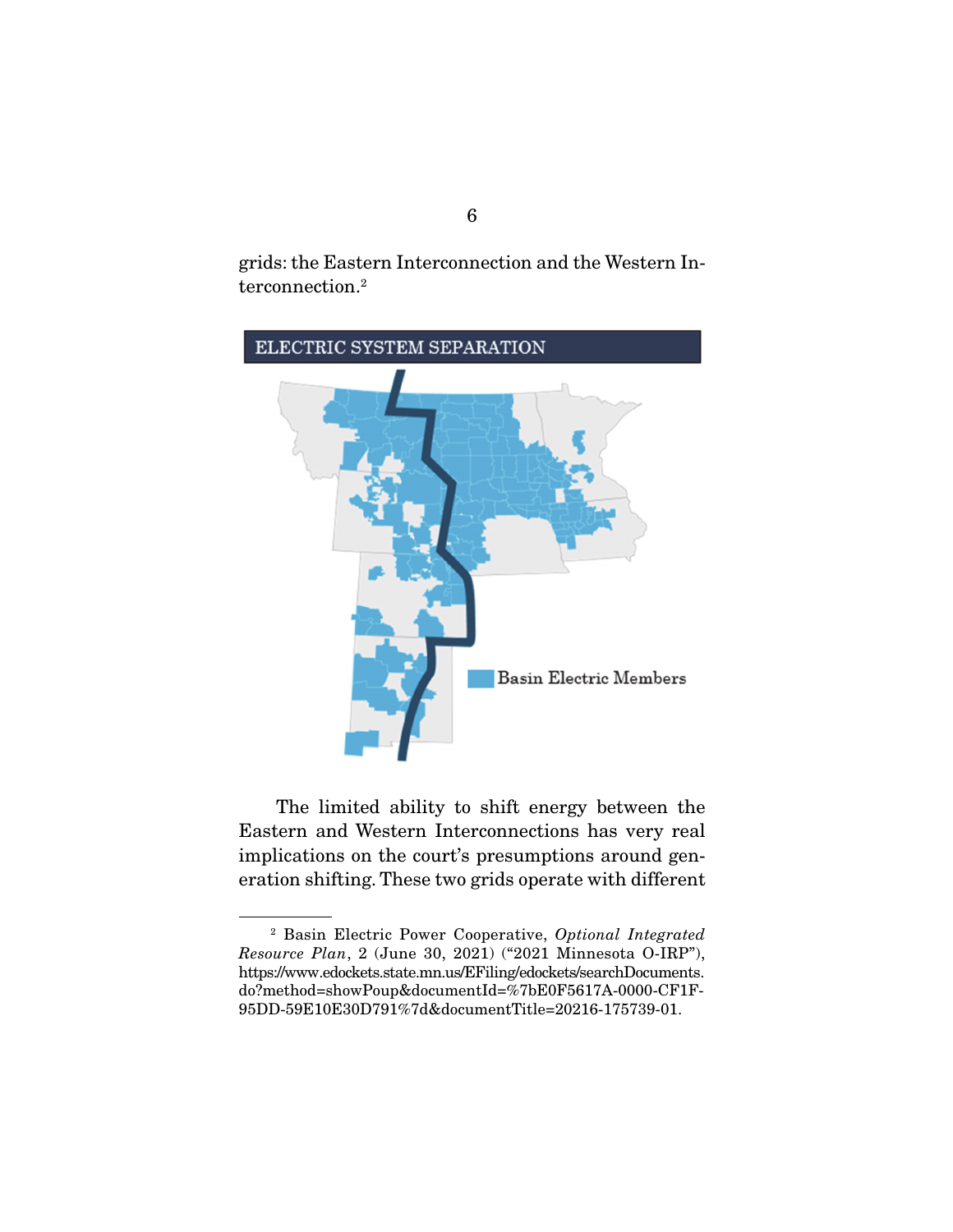electrical characteristics that prevent electricity on one side of the national grid from being delivered directly to the other.<sup>3</sup> For power to be transferred between the east and west systems, alternating current ("AC") electricity must be converted into direct current ("DC") electricity to cross the seam between the Eastern and Western Interconnections and then must be converted back to AC.4 Electricity cannot, therefore, simply flow between these interconnections.<sup>5</sup> Moreover, there are only limited amounts of physical transfer capacity between the interconnections. There exist only seven back-to-back DC transmission facilities that allow for a very small amount of capacity, 1,320 megawatts ("MW") of energy, to flow across the seam.6 Basin Electric has increased its transmission rights by approximately 50 MW from west to east, but still only has capability to transfer up to 290 MW in total in the west-to-east direction and 373 MW in total in

 $3$  Id.

<sup>4</sup> Basin Electric Power Cooperative, Comments on Proposed Carbon Pollution Emission Guidelines For Existing Stationary Sources: Electric Utility Generating Units, 21–22 (Dec. 21, 2014) ("CPP Comments"), EPA Docket No. EPA-HQ-OAR-2013-0602- 23574, https://www.regulations.gov/comment/EPA-HQ-OAR-2017- 0355-24401.

 $5$  Id.

 $6$  Aaron Bloom et al., The Value of Increased HVDC Capacity Between Eastern and Western U.S. Grids: The Interconnections Seam Study, NATIONAL RENEWABLE ENERGY LABORATORY, 1 (Oct. 2020), https://www.nrel.gov/docs/fy21osti/76850.pdf.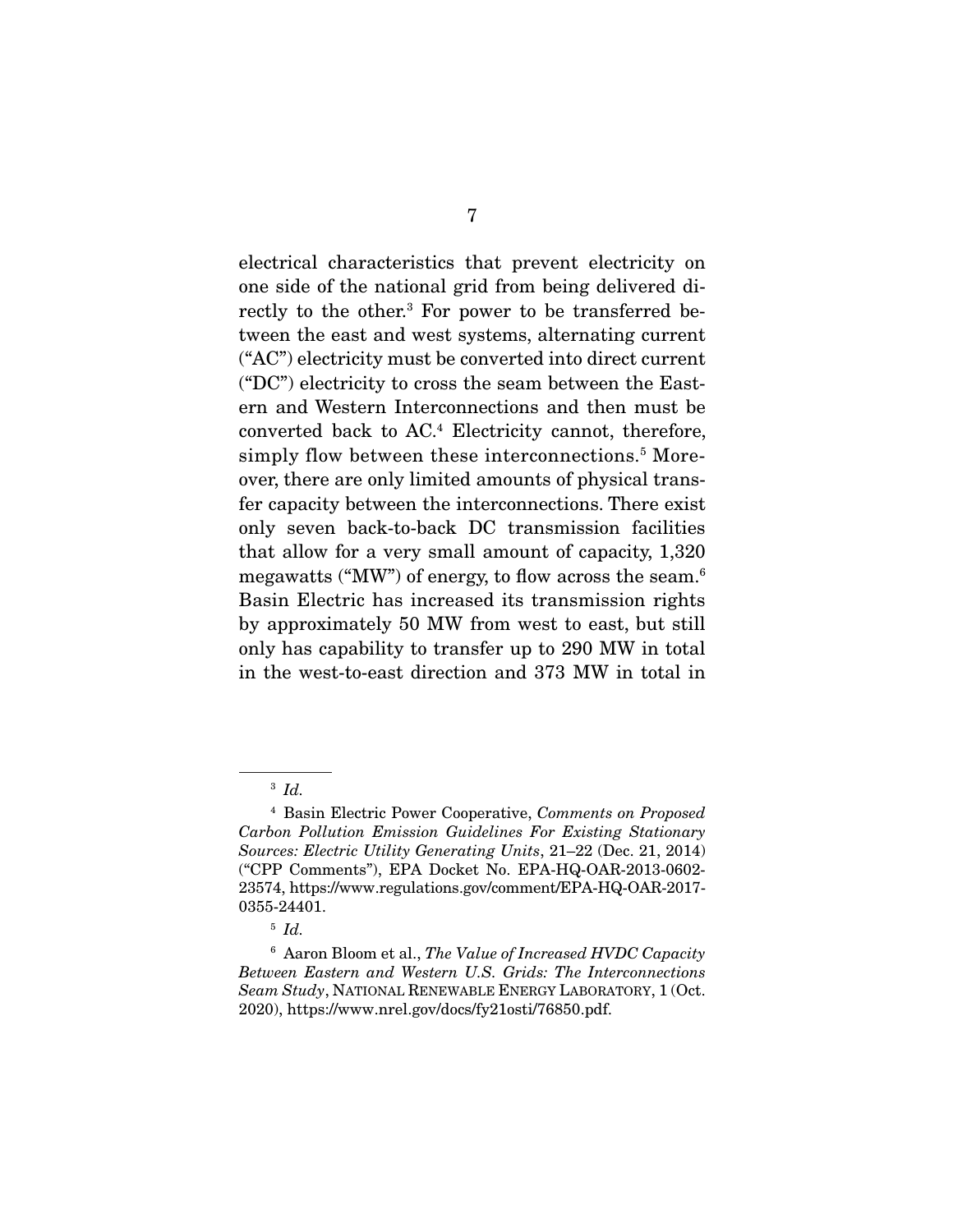the east-to-west direction, far less than its total generating capacity of more than 7,000 MW.7

 As a result, Basin Electric must manage electric generating and transmission resources on both sides of the Eastern and Western Interconnections' seam to serve its member-load requirements.<sup>8</sup> And, significant differences have developed over time in Basin Electric's generation mix on either side of the seam: coal primarily on the west, where coal resources can be cheaply and dependably obtained, and coal, natural gas, and wind largely on the east, where more potential for extensive wind resources exists.<sup>9</sup> But because the Eastern and Western grids are not fully interconnected, the development of renewable generation resources on one side of the seam cannot facilitate reducing fossil-fuel generation on the other side. The D.C. Circuit's presumption (and EPA's assertion) that "diversified utilities . . . could achieve most or all of the shift to lower- or no-emission generation by reassessing the dispatch priority of their own assets," App. 87, grossly oversimplifies the dispatch process and, for Basin Electric, is simply not true.

 The difficulties with transferring energy across the seam are demonstrated by Basin Electric's coalfired power plant, the Laramie River Station, near

<sup>7</sup> See Basin Electric Power Cooperative, North Dakota Ten Year Plan, 12 (June 1, 2020), https://psc.nd.gov/database/documents/ 20-0300/001-010.pdf.

<sup>8</sup> 2021 Minnesota O-IRP, at 2.

<sup>&</sup>lt;sup>9</sup> See Basin Electric Power Cooperative, Generation Facilities Map, https://www.basinelectric.com/about-us/Generation/index.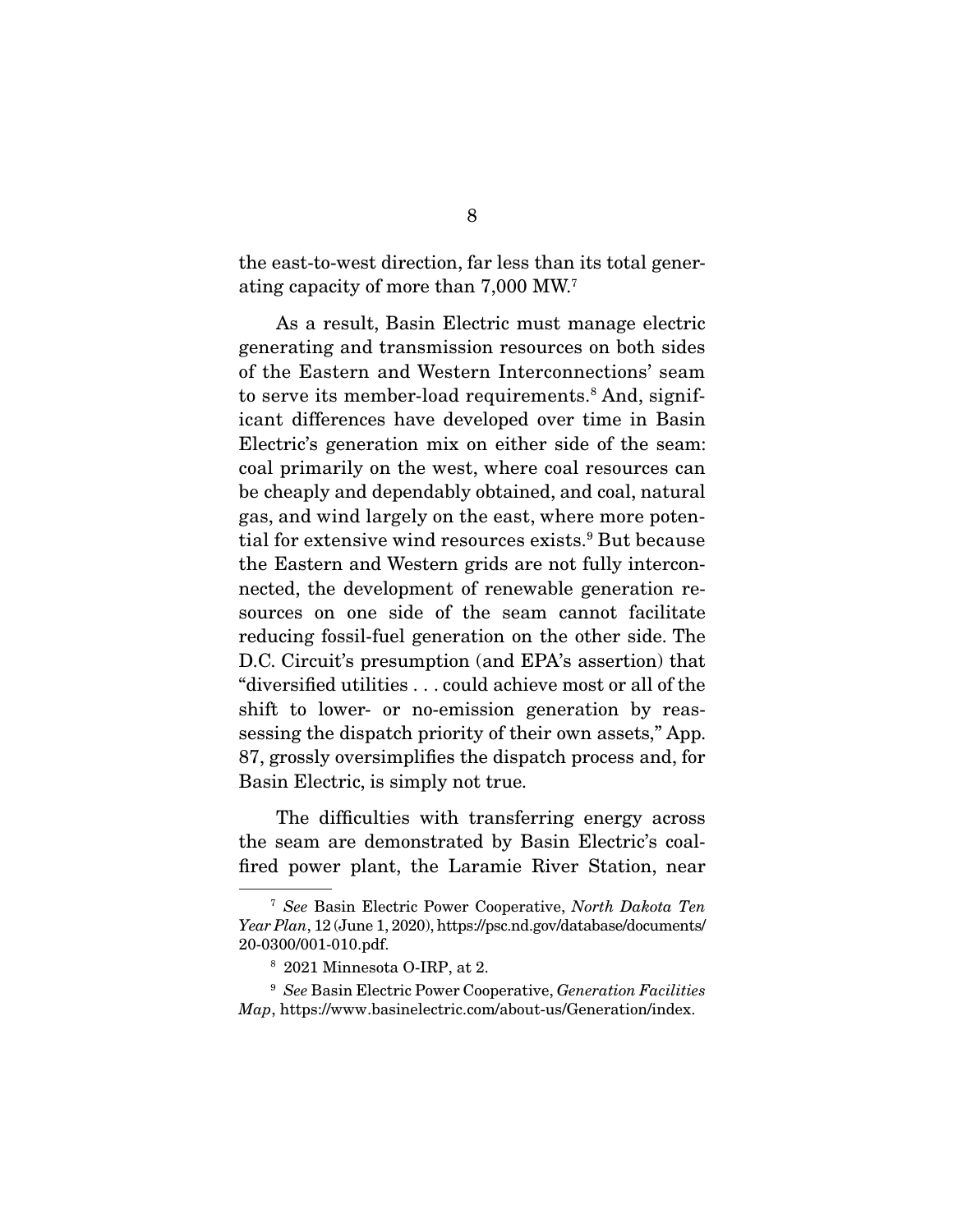Wheatland, Wyoming.10 Units 2 and 3 of the Laramie River Station are electrically connected to the western system; they provide a total of 1,140 MW of power to the western system, of which Basin Electric is entitled to receive 627 MW.11 Unit 1 is electrically connected to the eastern system; it provides 560 MW of power to the eastern system and Basin Electric is entitled to receive 92 MW.12 Basin Electric has members on both the eastern and western systems, but it cannot provide generation from units 2 and 3 to customers on the east side unless it utilizes certain DC ties along the seam, and Basin Electric is limited to only 160 MW of transfer capability from west to east across the nearby ties. Likewise, if Basin Electric were forced to shut down the Laramie River Station, the loss of 627 MW of power on the western system could not be easily replaced by wind energy generated on the eastern system—the loss of 627 MW of power exceeds the total capacity of transfer rights that Basin Electric has secured across the nearby DC ties.

 Thus, without broad changes in both the physical constraints between the Eastern and Western Interconnections, Basin Electric and other utilities that straddle the divide cannot plan to meet member load requirements under a regulatory structure that presumes that it can simply redispatch renewable generation on one side of the grid to replace lost thermal

<sup>10</sup> CPP Comments, at 22–23.

<sup>&</sup>lt;sup>11</sup> Id.; see also 2021 Minnesota O-IRP, at 3.

 $12$  *Id.*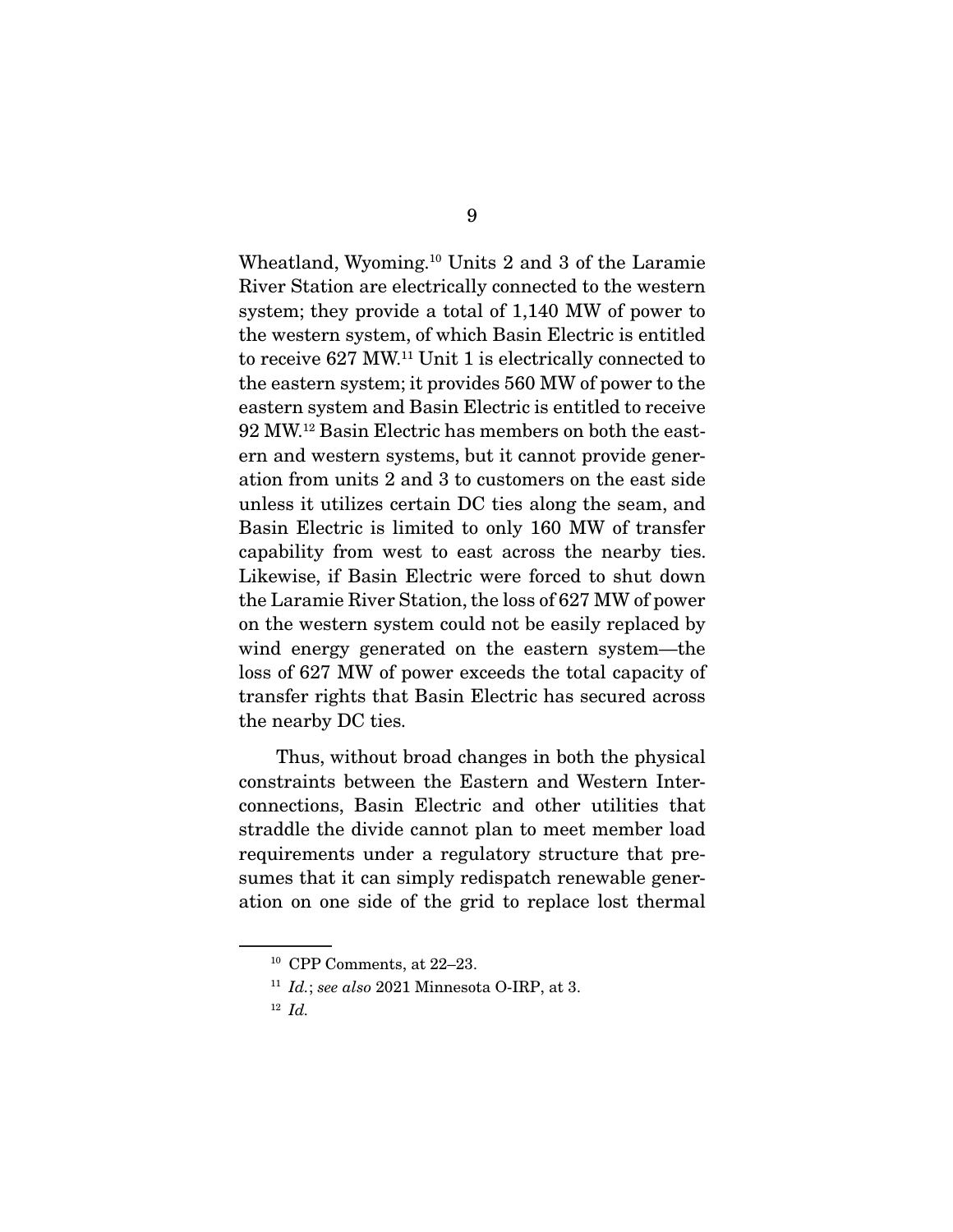power on the other. Indeed, the Biden Administration recognized these constraints and has made transmission infrastructure a priority to facilitate interstate transmission across these interconnections and the seam separating them13—but that effort is decades in the making.14

 The complexities and physical limitations inherent in the nation's electricity grid undermine a critical assumption underlying reliance on a national grid as an interconnected system—where EPA assumed one MW of electricity generated at a coal-fired power plant in Wyoming can be easily replaced by one MW of renewable electricity in Iowa—and raise serious concerns regarding the majority's broad presumption that generation shifting appropriately constitutes BSER. See App. 154 ("the EPA's consideration of alreadyin-use generation shifting as part of the 'best system of emission reduction' does nothing to enlarge the Agency's regulatory domain.").

<sup>&</sup>lt;sup>13</sup> See The White House, FACT SHEET: Biden Administration Advances Expansion & Modernization of the Electric Grid (Apr. 27, 2021), https://www.whitehouse.gov/briefing-room/statements-releases/2021/04/27/fact-sheet-biden-administration-advancesexpansion-modernization-of-the-electric-grid/.

<sup>&</sup>lt;sup>14</sup> See Statement by Emily Sanford Fisher, General Counsel, Corporate Secretary & Senior Vice President, Clean Energy Edison Electric Institute, Before the House Select Committee on the Climate Crisis, 3 (May 20, 2021) ("Transmission projects typically take 7 to 10 years to plan, site, permit, construct, and energize" and there are "many examples of projects that have taken more than a decade from conception to completion...."), https://docs.house.gov/meetings/CN/CN00/20210520/112657/HHRG-117-CN00-Wstate-SanfordFisherE-20210520.pdf.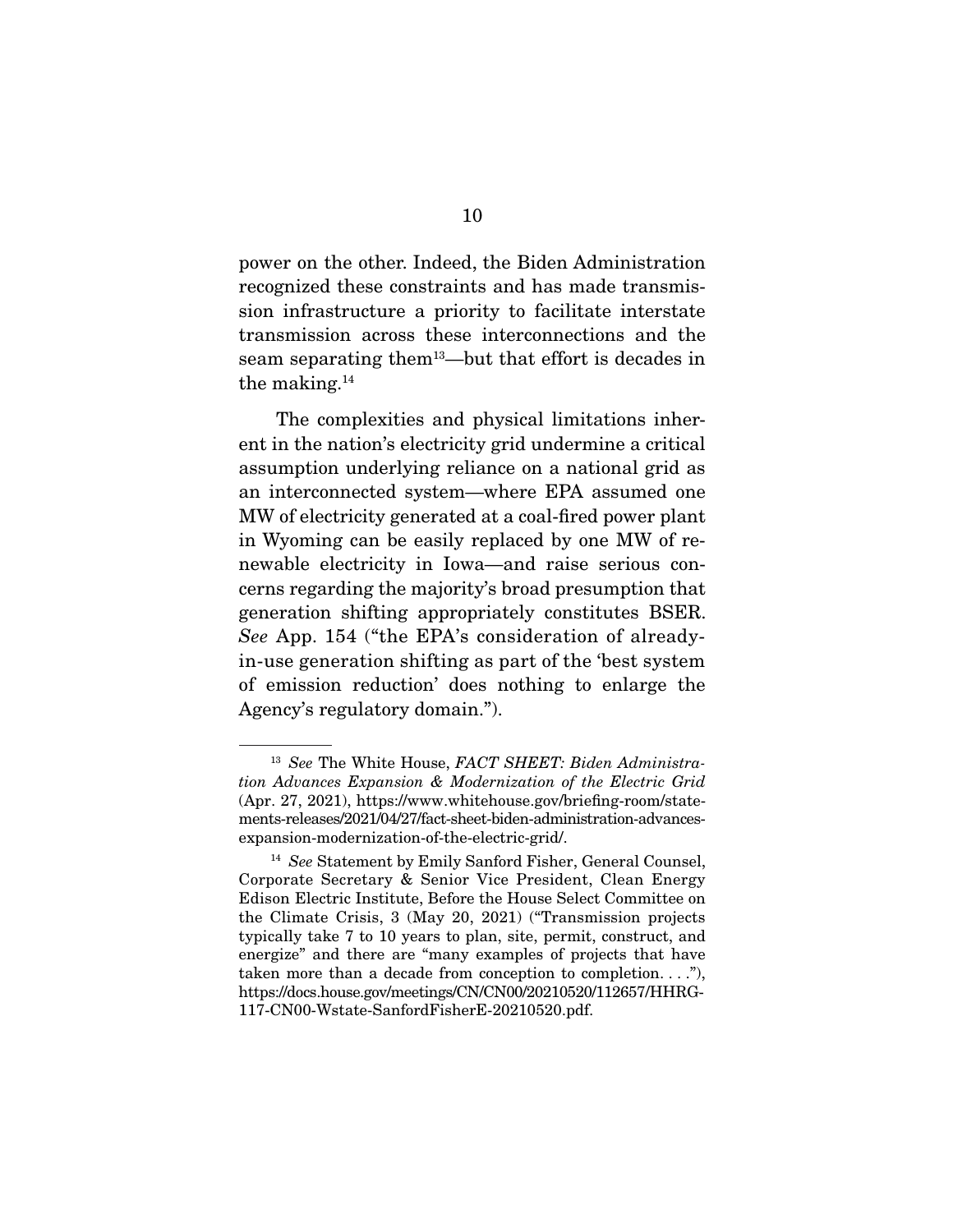### **B. The Grids Serve Varying Markets With Complex Capacity And Reliability Requirements Set By The Federal Energy Regulatory Commission.**

 The D.C. Circuit briefly acknowledges that other federal agencies—the Federal Energy Regulatory Commission ("FERC") and the Department of Energy ("DOE")—are responsible for ensuring the reliability of the Nation's electric system, see App. 153–54, but nonetheless concludes that "[t]he effects of [EPA's] environmental regulations on the power grid do not amount to power regulation statutorily reserved to FERC." App. 158 n. 12. But this conclusion erroneously categorizes EPA's forced generation shifting as "environmental regulation." A rule that requires electricity generating utilities across the country to shut down fossil-fuelfired plants and replace them with renewable energy sources<sup>15</sup> is the very embodiment of "power regulation." The D.C. Circuit assumed, without any basis, that because forced generation shifting will be required by EPA ostensibly as a regulation of greenhouse gas emission standards, it doesn't directly regulate the power supply. But regardless of the label, EPA's attempt at generation shifting intrudes on energy management

<sup>&</sup>lt;sup>15</sup> The D.C. Circuit's decision presumes, based on a simplistic reading of the statute, that the States have flexibility in designing and enforcing BSER standards such that the States "need not adopt the best system identified by the EPA[.]" App. 75. However, when EPA's emission reductions standards are set steep enough to preclude generation from fossil-fuel-fired power plants, the States have little choice but to impose EPA's preferred generation shifting.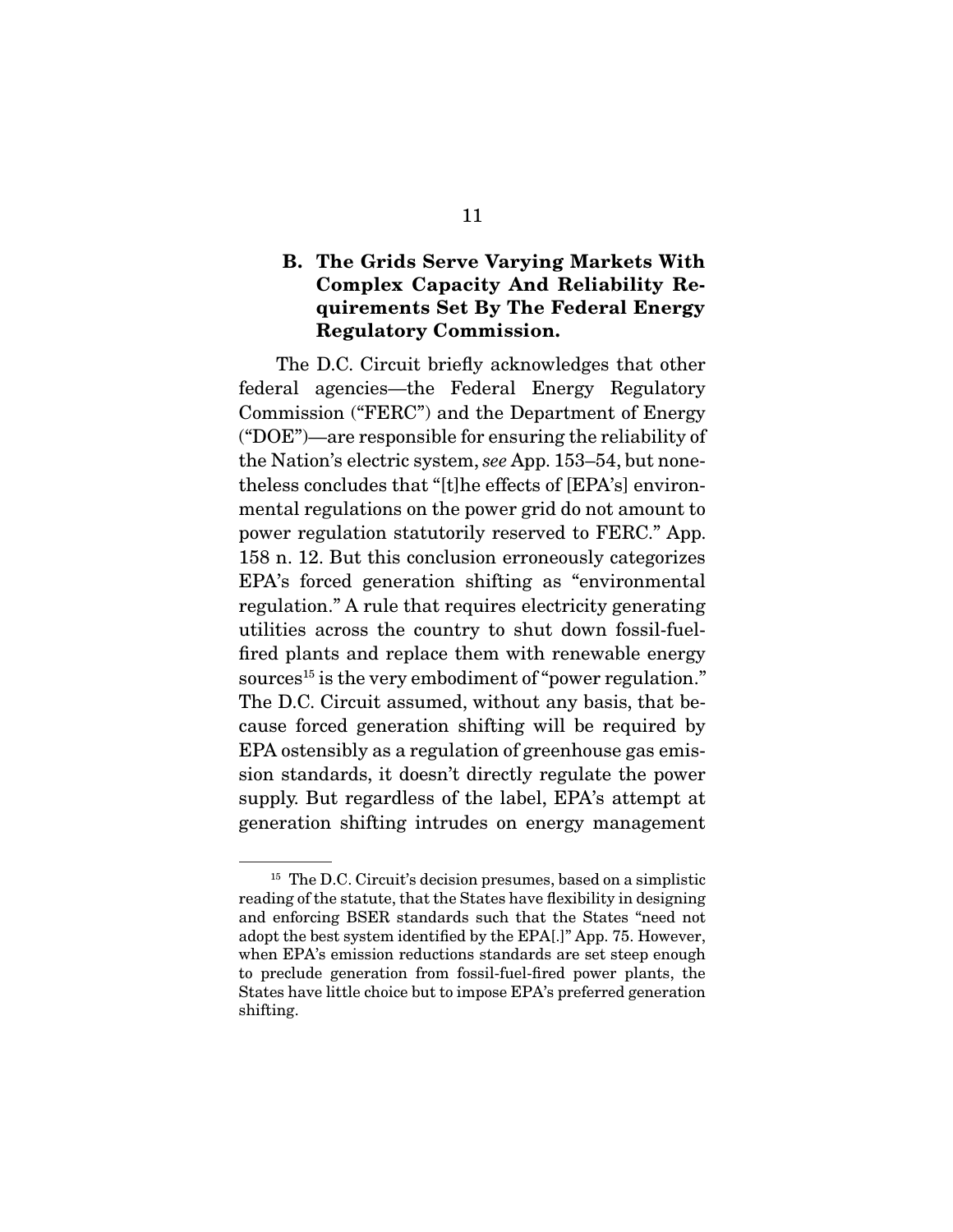issues that are regulated by other federal, state, and local regulatory bodies, and Basin Electric's compliance with forced generation shifting would have a massive ripple effect on its compliance with capacity and reliability requirements set by FERC and FERC-certified organizations.

 Under the Federal Power Act, FERC has jurisdiction over the "transmission of electric energy in interstate commerce,"16 and is responsible for maintaining the reliability of the electric grid.17 FERC has certified the North American Electric Reliability Corporation ("NERC") as the nation's "electric reliability organization," and NERC has developed enforceable standards to ensure electric grid reliability.18 Generation and transmission responsibilities on the Eastern and Western Interconnections are overseen by electricity grid managers or electricity balancing authorities, which include Independent System Operators or Regional Transmission Organizations that are certified by FERC (collectively, "System Operators").19 The System Operators are responsible for ensuring electric reliability within their regional markets.<sup>20</sup> On the eastern system, Basin Electric's obligations are overseen by two System Operators: the Southwest Power Pool and

<sup>16</sup> 16 U.S.C. § 824(b)(1).

 $17$  See id. § 824o(b)(1).

<sup>18</sup> See Del. Dep't of Nat. Res. & Envtl. Control v. EPA, 785 F.3d 1, 11 (D.C. Cir. 2015).

 $19$  *Id.* 

 $20$  *Id.*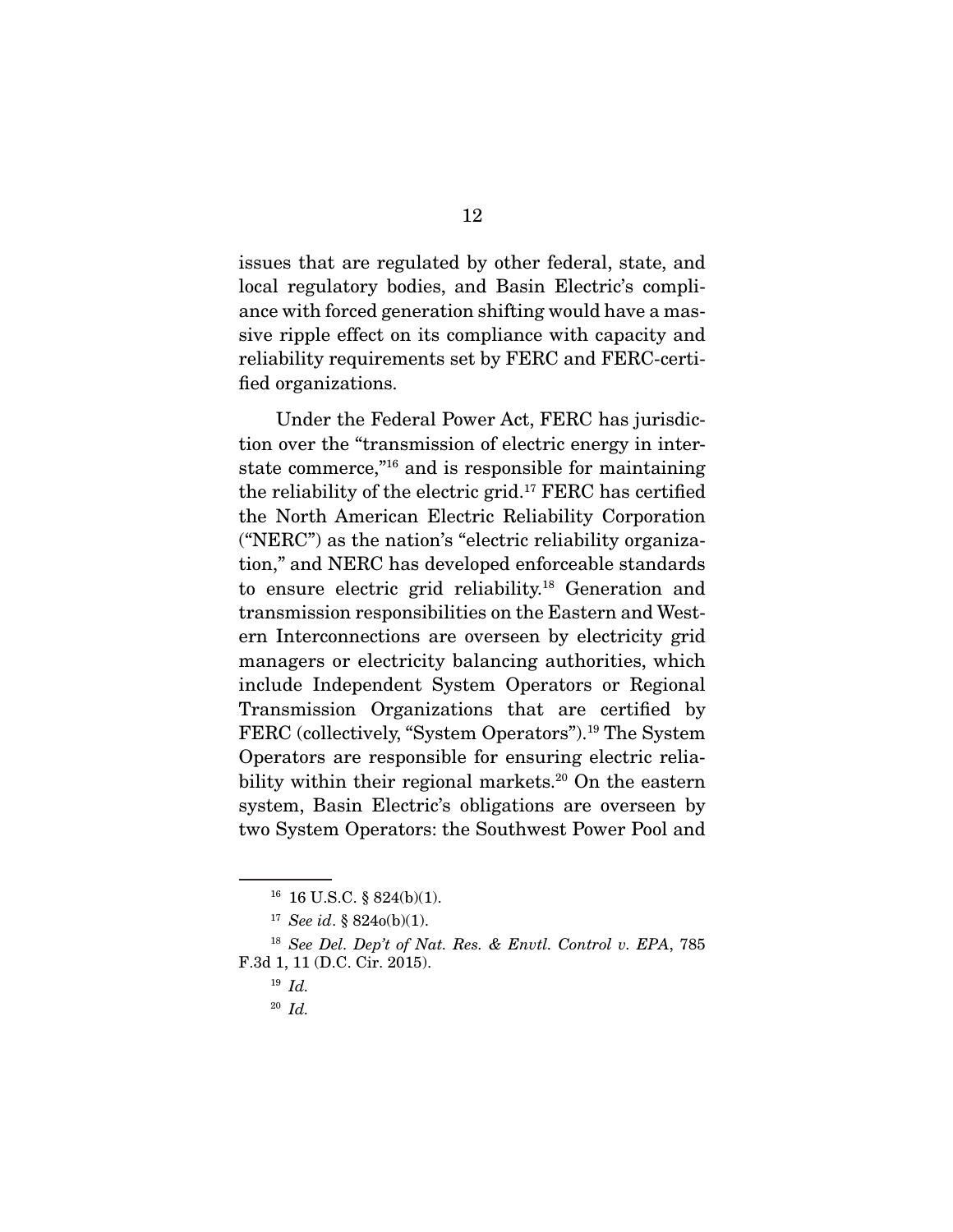Midcontinent Independent System Operator.<sup>21</sup> On the western system: the Rocky Mountain Reserve Group and the Northwest Power Pool.<sup>22</sup>

 These System Operators regulate the multiple energy and capacity markets that exist within each regional grid.23 Energy "is the amount of electricity generators actually provide to the grid and is available to be used at any moment."24 Capacity is "the ability to produce [energy] when necessary."25 System Operators require utilities like Basin Electric to maintain a certain amount of capacity to ensure reliability during periods of high demand.26 Basin Electric's energy generation and capacity requirements vary by region, depending on the System Operator's requirements.

 Further, Basin Electric's system is subject to certain reliability standards established by FERC and NERC.27 These reliability standards require that Basin Electric prudently employ sufficient generation

 $21$  See Basin Electric Power Cooperative, 2018 Integrated  $Resource$   $Plan$   $(2019-2028)$ ,  $142$  ("IRP"), https://www.wapa.gov/ EnergyServices/Documents/BasinElectric2018.pdf.

<sup>22</sup> Id.

<sup>&</sup>lt;sup>23</sup> See Del. Dep't of Nat. Res. & Envtl. Control, 785 F.3d at 11.

 $24$  *Id.* (internal citation omitted).

 $^{25}$  *Id.* 

 $26$  *Id.* 

<sup>27</sup> See 16 U.S.C. § 824o(a)(2)–(3); 18 C.F.R. §§ 39.2(b) and 40.2; see also North American Electric Reliability Corporation, Reliability Standards for the Bulk Electric Systems of North America (Oct. 1, 2021), https://www.nerc.com/pa/Stand/Reliability %20Standards%20Complete%20Set/RSCompleteSet.pdf.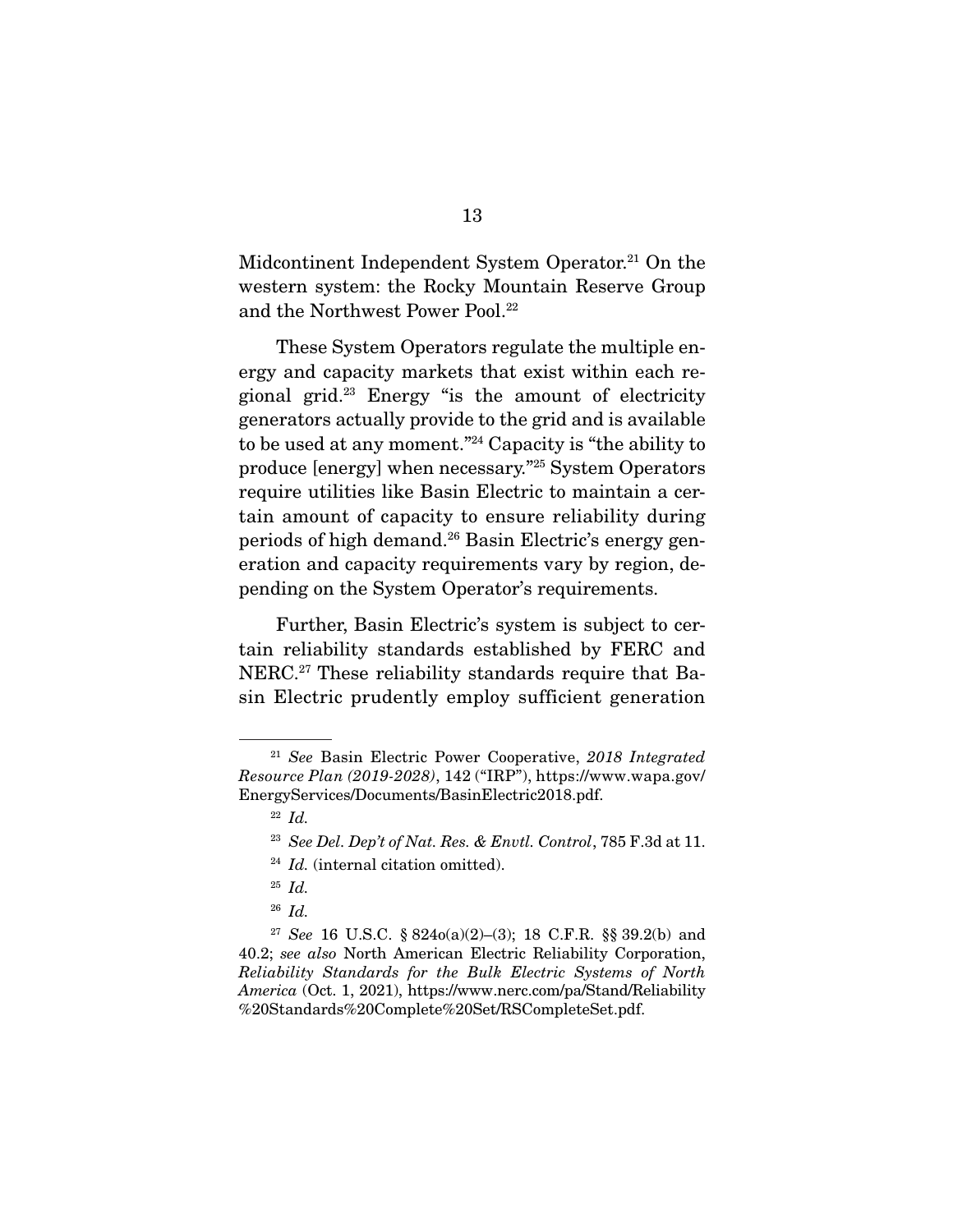capacity accreditation to meet customers' needs.28 If its accredited generation capacity drops below the required levels, NERC can impose civil penalties on Basin Electric directly or the System Operator overseeing Basin Electric's operations, who in turn can assign the penalty responsibility to Basin Electric.29 Basin Electric could face such penalties if it were forced to transition too quickly to renewable energy sources, which have lower value placed on their capacity contributions towards meeting reliability standards due to the intermittent nature of their fuel source.

 System Operators value the capacity contribution of intermittent renewable resources like wind and solar significantly lower than the capacity contribution of conventional fossil-fuel-fired resources.30 This is because conventional resources can typically start and run whenever they are needed, while renewable resources can only generate energy when weather permits. Therefore, while conventional resources can be

 $28$  See, e.g., North American Electric Reliability Corporation, NERC Contingency Reserve, BAL-002-WECC-3, https://www.nerc.com/ pa/Stand/Reliability%20Standards/BAL-002-WECC-3.pdf.

<sup>&</sup>lt;sup>29</sup> See 16 U.S.C. § 824o(e); see also Midcontinent Independent System Operator Tariff, SCHEDULE 34 Allocation of Costs Associated with Compliance Penalty Assessments, https://www. misoenergy.org/legal/tariff/; Southwest Power Pool Open Access Transmission Tariff, ATTACHMENT AP Allocation of Costs Associated with Reliability Penalty Assessments (June 30, 2021), https://spp.etariff.biz:8443/ViewerDocLibrary/MasterTariffs/5Full Tariff.pdf.

<sup>&</sup>lt;sup>30</sup> The Southwest Power Pool, 2020 ELCC Wind and Solar Study Report, 1 (July 2021), https://www.spp.org/documents/65169/ 2020%20elcc%20wind%20and%20solar%20study%20report.pdf.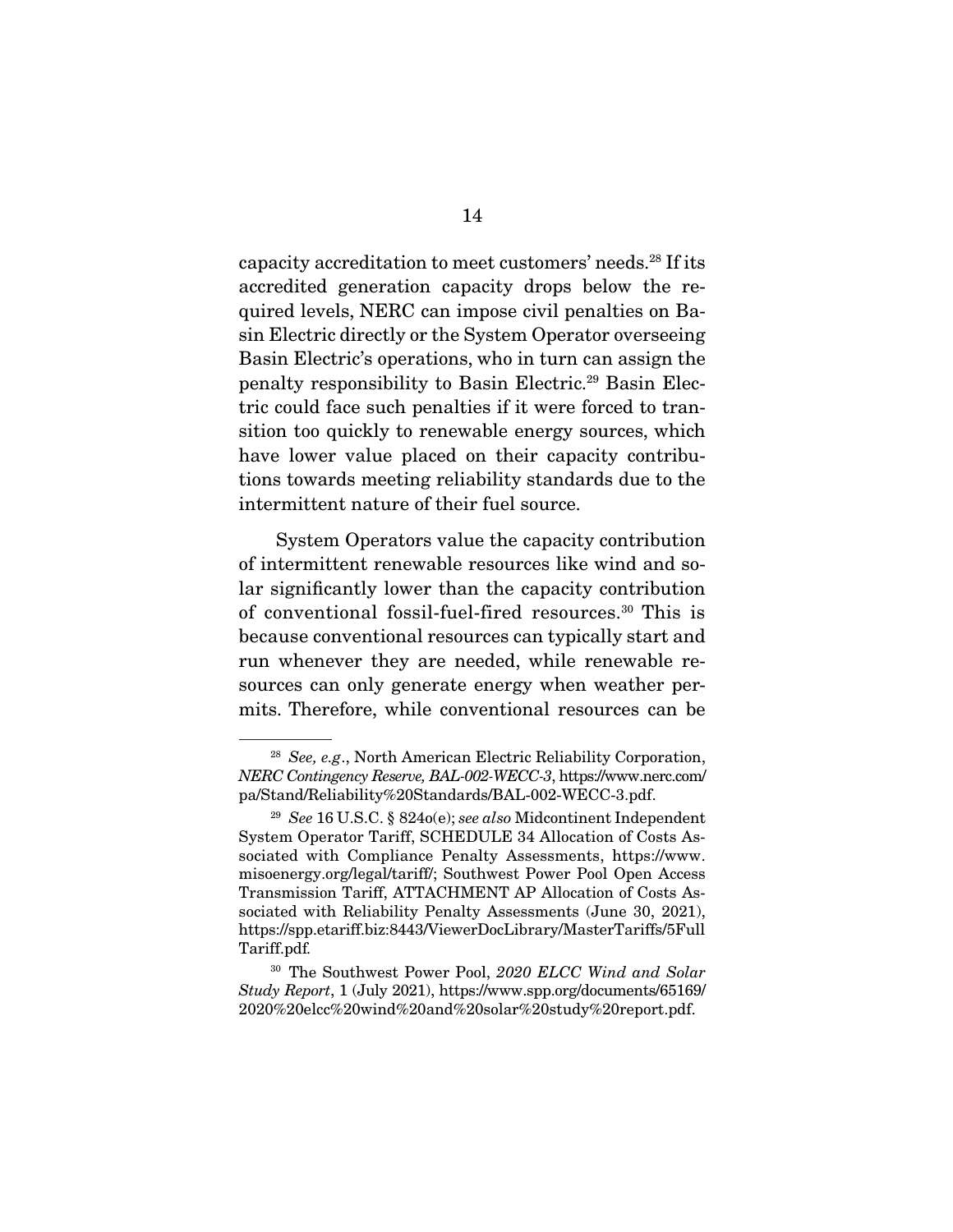accredited for nearly 100% of their generating capability, an intermittent renewable resource is only accredited for a fraction of its total net generating capability.31 For example, in the Southwest Power Pool region, where nearly all of Basin Electric's wind and future solar resources are located, the accredited capacity value of wind resources are currently expected to be valued at approximately 16.8% of their capability in the summer and 17.1% in the winter, and expected to only decrease in value as more wind resources are added to the region.32 Solar resources' accredited capacity are valued at approximately 85% in the summer and 32% in the winter, with a similar expectation that their accreditation value will only decrease as more solar resources are installed in the region.<sup>33</sup> As a result, fossil-fuel-fired resources cannot be directly replaced on a one-to-one basis with the same amount of net generating capability of a wind and/or solar resource. Depending on the applicable reliability standards, an electricity generating utility may need to replace a conventional resource with anywhere from two to ten times the amount of wind or solar generating capability. Put differently, if Basin Electric attempted to replace a 100 MW coal-fired plant with a 100 MW wind project, it could be penalized for failing to comply with applicable reliability standards because renewable resources are intermittent by nature and cannot provide the same consistency in or overall level of generation

- $31$  See id. at 1-3.
- $32$  *Id.* at  $1-2$ .
- $33$  *Id.* at 2-3.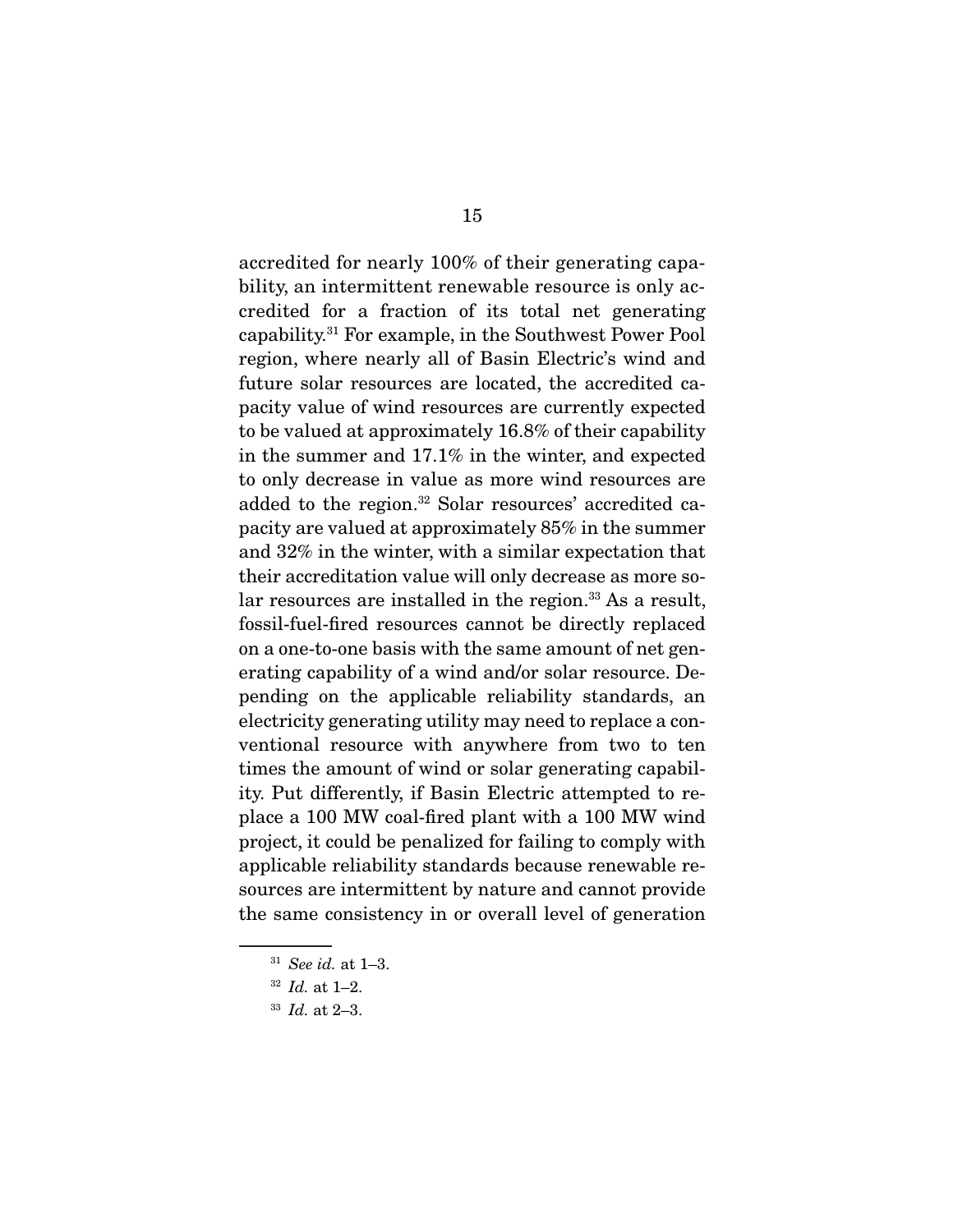output that is required to provide safe and reliable service. Accordingly, the transition to renewable energy sources must take into account the many related capacity and reliability requirements imposed by FERC.

### **C. The Grids Cannot Support Rapid Integration Of Renewable Energy.**

 The circuit court's support for generation shifting on the grid as BSER also assumes that large amounts of renewable generation can be rapidly integrated into the various electric generating systems throughout the country. In fact, there are substantial barriers that must be addressed before such a large-scale integration can be accomplished without negatively impacting the reliability of the electric system.

 First, there is not enough available transmission capacity on the grids to connect all of the new or proposed renewable energy projects.34 Indeed, it is universally acknowledged that new transmission capacity is needed across the United States to support a transition towards a decarbonized energy supply.<sup>35</sup> Experts

 $34$  See Aaron Bloom et al., Transmission Planning for 100% Clean Electricity, ENERGY SYSTEMS INTEGRATION GROUP, 5 (2021), https://www.esig.energy/wp-content/uploads/2021/02/Transmission-Planning-White-Paper.pdf.

 $35$  See, e.g., Glen Anderson et al., *Modernizing the Electric* Grid: State Role and Policy Options, NATIONAL CONFERENCE OF STATE LEGISLATURES, 2 (Nov. 2019) ("investment will be needed to incorporate a more diverse energy supply"), https://www.ncsl.org/ Portals/1/Documents/energy/Modernizing-the-Electri-Grid\_112519\_ 34226.pdf; Avi Zevin et al., Building a New Grid without New Legislation: A Path to Revitalizing Federal Transmission Authorities,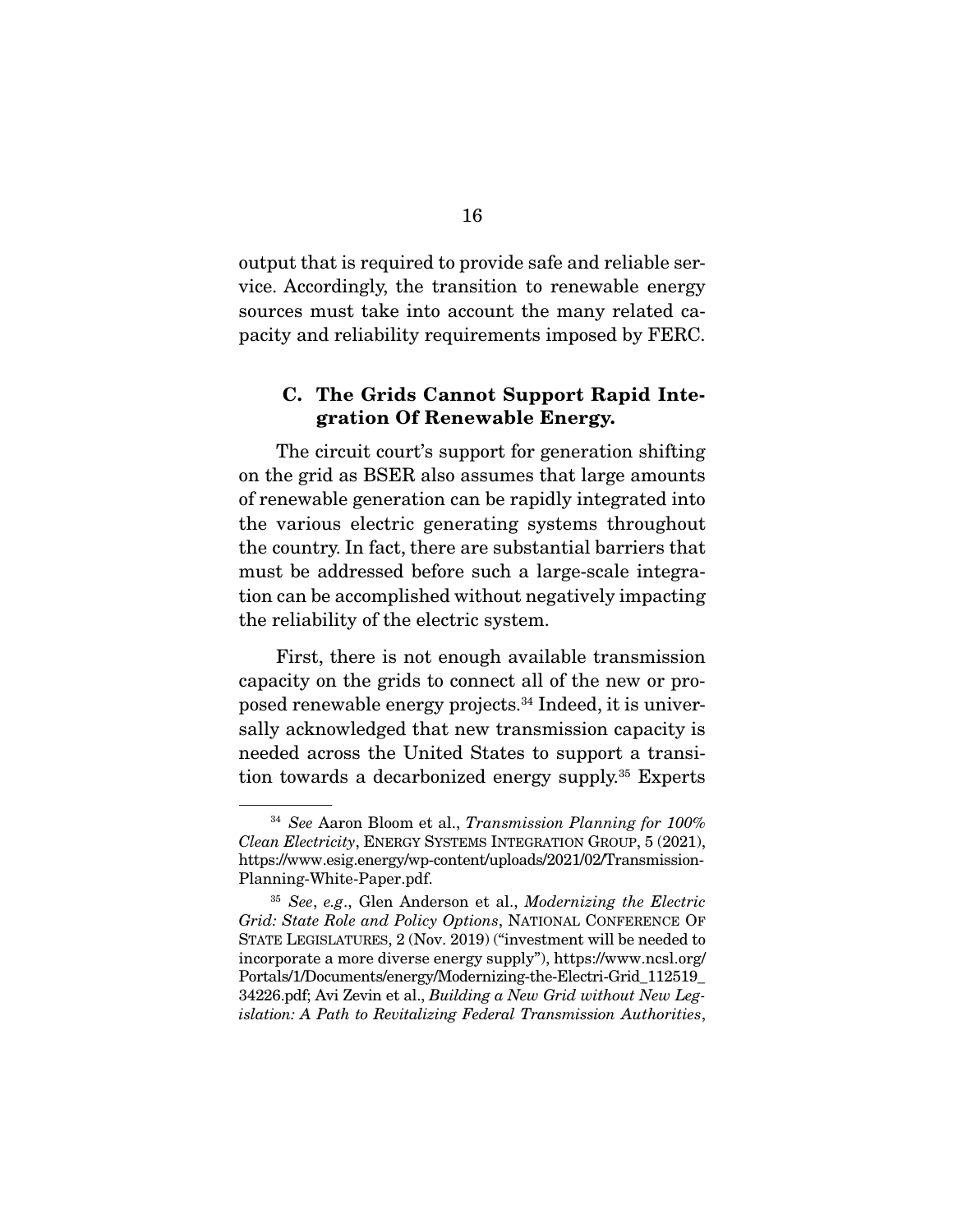predict that reaching President Biden's goals of achieving a 50–52 percent reduction from 2005 levels in economy-wide net greenhouse gas pollution by 2030 and net-zero emissions economy-wide by 205036 "will require a doubling or tripling of the size and scale of the nation's transmission system."37 There currently exists a shortage of transmission capacity for new wind and solar projects, most of which are built in rural areas away from major cities where the energy is consumed.38 Already, "transmission interconnection queues have amassed over 600 GW of proposed [renewable] generation capacity as many projects are unable to go forward due to a lack of grid access."39 Mandatory generation shifting without appropriate consideration of transmission capacity as part of EPA's BSER would exacerbate the already existing capacity constraints.

 Second, there is no single entity or governmental body that has the responsibility, authority, or resources

<sup>48</sup> ECOLOGY L.Q. 169, 171 (2021) ("[N]ew long-distance high-voltage transmission lines will be indispensable if the United States is to integrate enough renewable energy generation to decarbonize the electric system in a timely manner. . . .").

<sup>&</sup>lt;sup>36</sup> See The White House, FACT SHEET: President Biden Sets 2030 Greenhouse Gas Pollution Reduction Target Aimed at Creating Good-Paying Union Jobs and Securing U.S. Leadership on Clean Energy Technologies (Apr. 22, 2021), https://www.whitehouse. gov/briefing-room/statements-releases/2021/04/22/fact-sheetpresident-biden-sets-2030-greenhouse-gas-pollution-reductiontarget-aimed-at-creating-good-paying-union-jobs-and-securingu-s-leadership-on-clean-energy-technologies/.

 $37$  Bloom, supra note 34, at 4.

<sup>38</sup> Id. at 8.

 $39$  *Id.* at 5.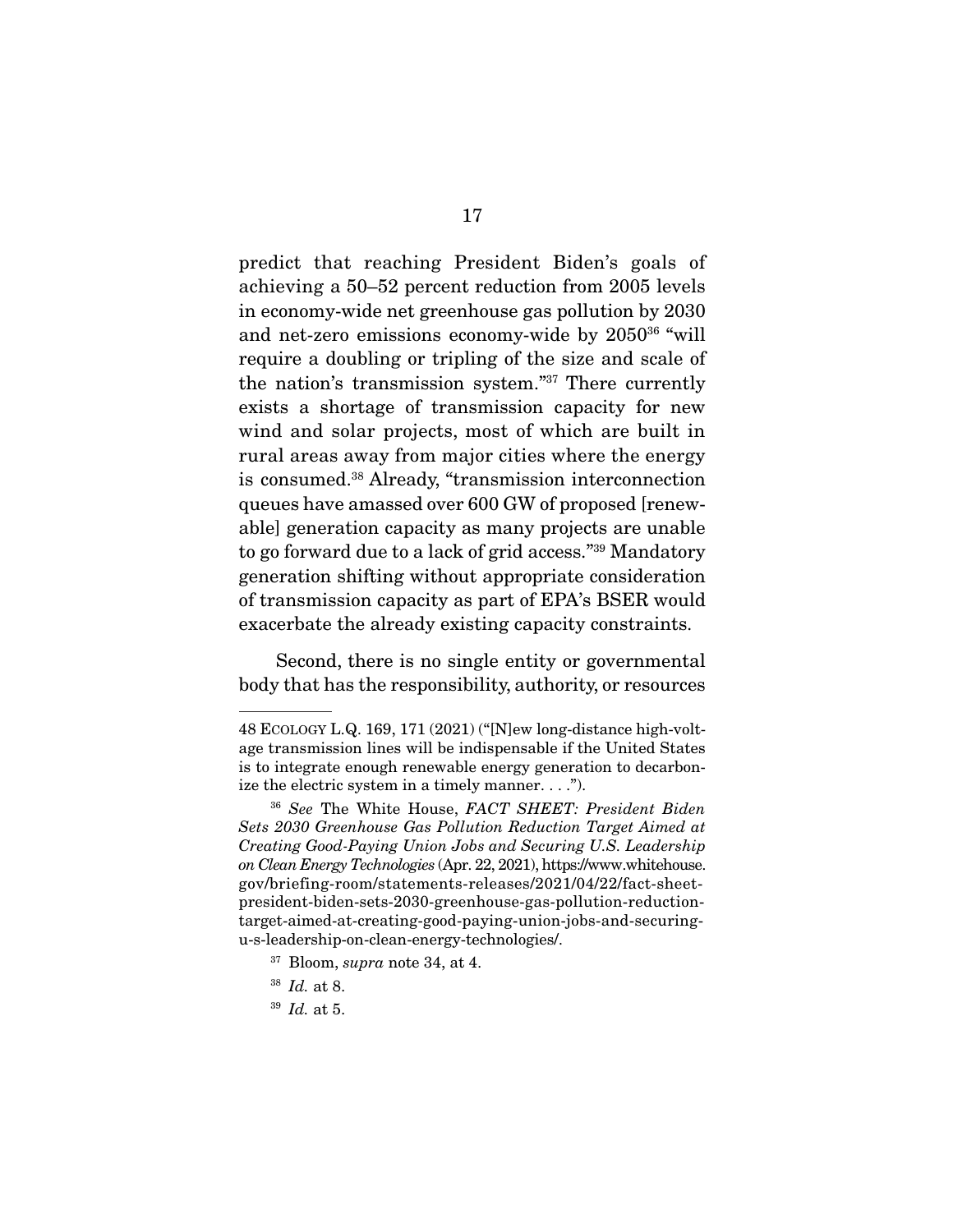to lead the development of new interstate transmission lines to meet the growing demand.40 Developing a system-wide expansion and upgrade of the Nation's grids requires considerable planning, the input from countless private and governmental stakeholders, and significant financial investment.41 That is why President Biden's Infrastructure and Jobs Act, which was signed into law on November 15, 2021, prioritizes transmission improvements to facilitate his administration's goals.42 The new Infrastructure and Jobs Act allocates trillions of dollars to the development of new technologies to enhance grid flexibility and reliability, and directs collaboration between FERC, NERC, the Department of Energy, and the Department of Homeland Security.43 It also grants FERC authority to issue permits for the construction of certain transmission facilities even when state commissions withhold or deny approval for the siting of such facilities.<sup>44</sup> In short, President Biden's legislation goes a long way towards addressing the technical barriers that currently preclude a rapid transition to renewable resources. But, without the necessary improvements, which are decades in the making, the grid cannot support the type of

 $40$  *Id.* 

 $41$  See id.

<sup>42</sup> See H.R. Res. 3684, 117th Cong. (2021) (enacted).

 $43$  Id. at  $\S\$  40103, 40106–07; see also Bipartisan Infrastructure Investment and Jobs Act Summary, A Road to Stronger Economic Growth, at 67–71, https://www.cantwell.senate.gov/imo/ media/doc/Infrastructure%20Investment%20and%20Jobs%20Act %20-%20Section%20by%20Section%20Summary.pdf.

<sup>44</sup> See H.R. Res. 3684, 117th Cong. § 40105.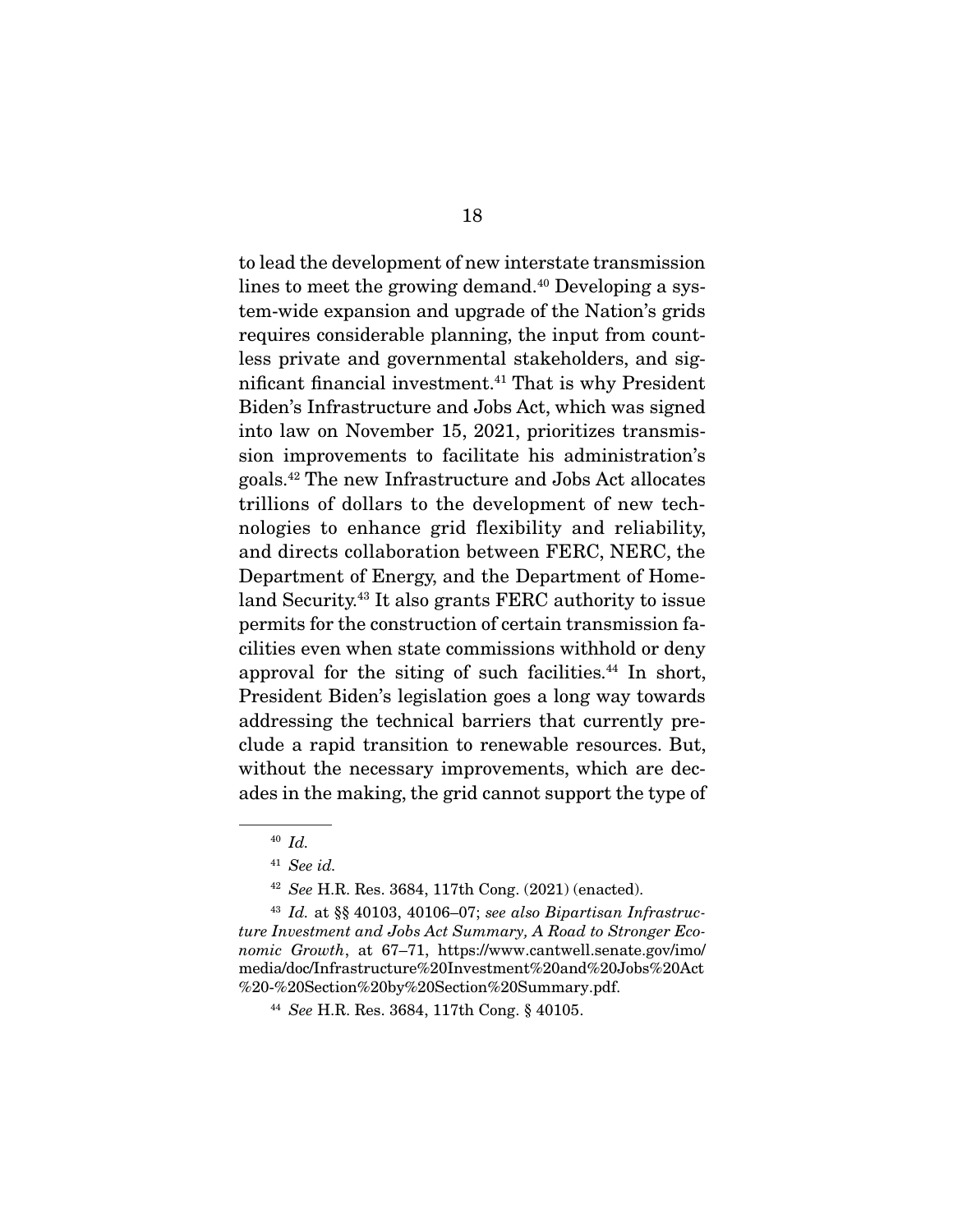forced generation shifting that the majority finds to be within EPA's authority when determining BSER.

### **II. The Circuit Court Erroneously Assumed That Growing Demand for Renewable Generation Supports EPA-Mandated Generation Shifting As The Best System Of Emission Reduction Under Section 111(d).**

 Critical to the majority's determination that mandatory generation shifting should reasonably be considered BSER is the presumption that the market is already driving towards renewable energy at the expense of coal- and gas-fired generating assets. Once again, the broad generalizations underlying the circuit court's rationale fail to account for the important role that fossil-fuel-fired baseload and intermediate (peaking) generating assets continue to play in the diverse portfolios managed by cooperatives like Basin Electric—and the substantial impact that forced mandatory generation shifting driven by environmental factors will have on delivery of reliable and costefficient electricity.

 At the outset of its statutory text analysis, the D.C. Circuit detoured to criticize the ACE Rule's rejection of generation shifting, accusing EPA of "turn[ing] its back on" the natural shifts in the energy market. App. 105. EPA did no such thing. Instead, in the ACE Rule, EPA correctly recognized that forcing generation shifting towards cleaner energy sources was outside the scope of its statutory authority. App. 1741–42. The circuit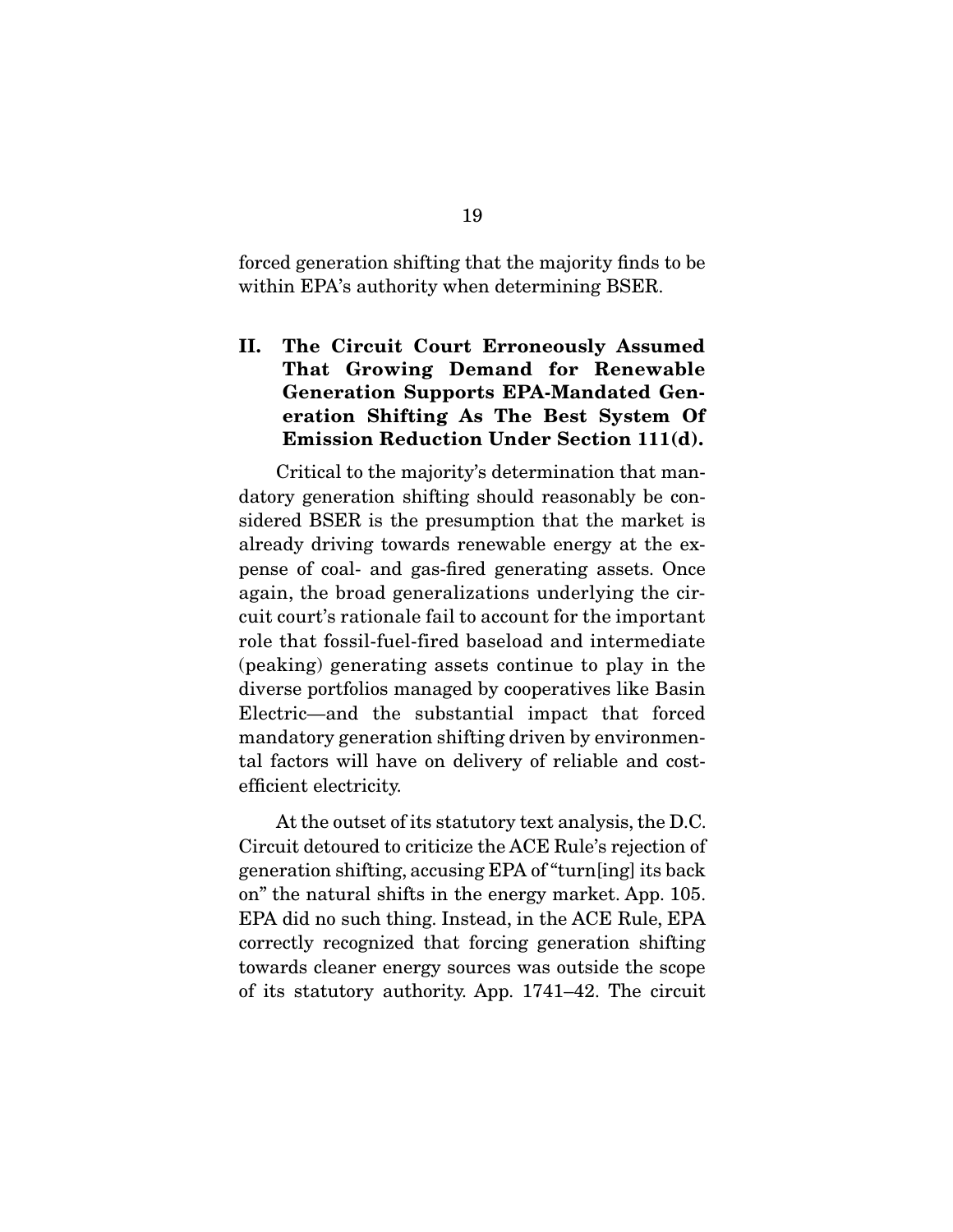court nonetheless proceeded to analyze the availability of generation shifting under Sections 111(a) and  $111(d)$ ,<sup>45</sup> as if the CPP correctly concluded generation shifting could and should be considered BSER because the market was already shifting towards low- or zeroemission energy sources. See App. 104–05. For example, the court opined that "[t]he statutory scheme simply gives no quarter to the proposition that, in following Congress' directive to regulate electricityproducing power plants, the EPA is categorically forbidden to consider . . . generation-shifting measures that power plants are already actually using to meet emission requirements." App. 153; see also App. 154 ("the EPA's consideration of already-in-use generation shifting as part of the 'best system of emission reduction' does nothing to enlarge the Agency's regulatory domain."). But the court's assumption that *forced* generation shifting is the same as natural market shifts is flawed and disregards the flexibility energy producers require to dispatch all available sources of energy to meet customers' growing demands.

 The Nation's energy supply is undoubtedly shifting towards more renewable sources. The U.S. Energy Information Administration's "Annual Energy Outlook 2021" predicts that non-hydroelectric renewable energy will be the fastest growing energy source through 2050.46 This is because policies at the state and federal

<sup>45</sup> 42 U.S.C. §§ 7411(a) and 7411(d).

 $46$  See U.S. Energy Information Administration, Annual Energy Outlook 2021, 7 (Feb. 2021), https://www.eia.gov/outlooks/aeo/ pdf/AEO\_Narrative\_2021.pdf.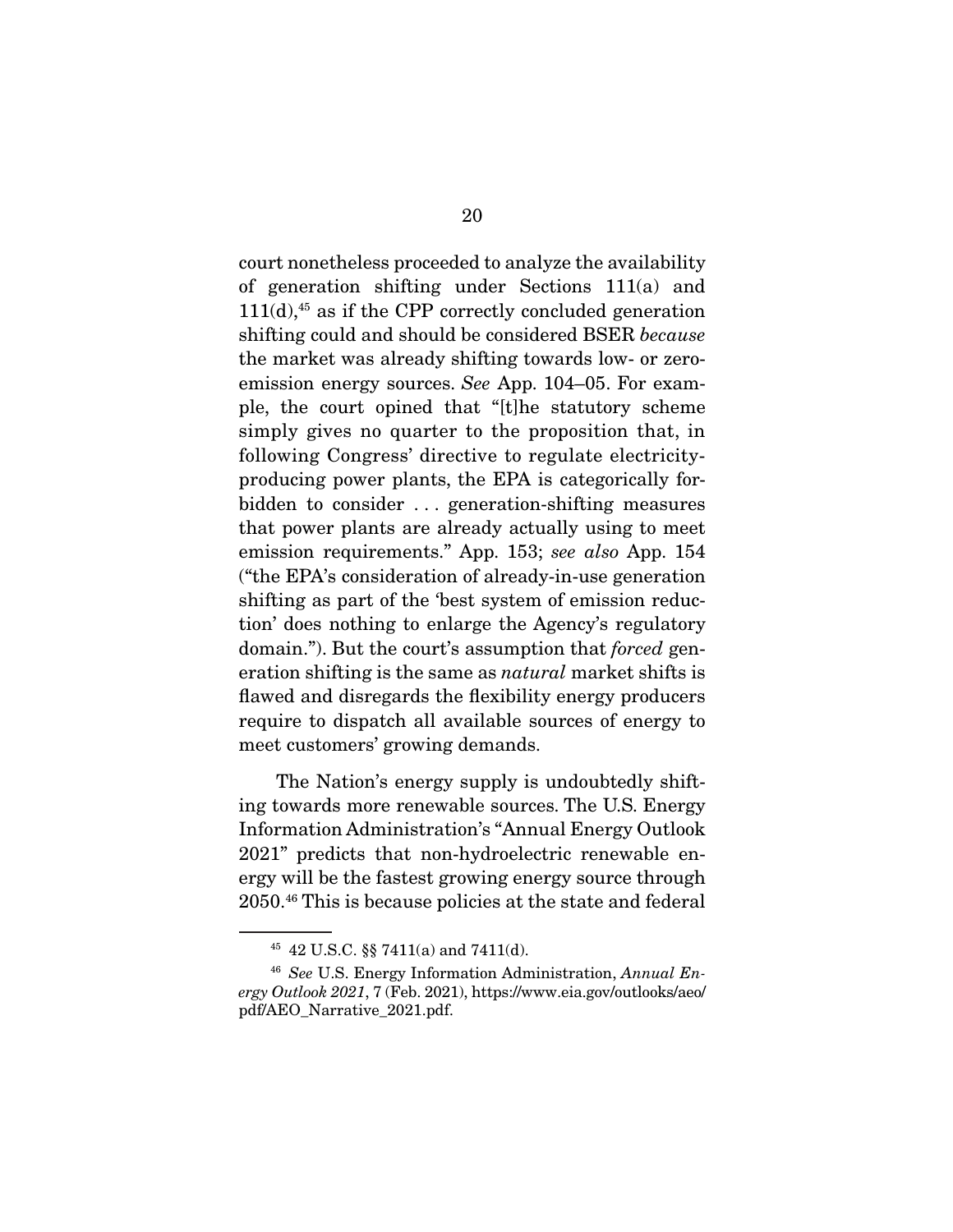level have encouraged investment in renewable resources for electricity generation and new technologies have driven down the cost to install wind and solar generation, further increasing their competitiveness in the market.<sup>47</sup>

 Consistent with these predictions, Basin Electric continues to diversify its energy portfolio, with substantially greater reliance on renewable generation. Between 2013 and 2021, Basin Electric entered into thirteen wind and solar Power Purchase Agreements for a total of 1,518 MW and, as of June 2021, 1,054 MW of the wind projects were operational.<sup>48</sup> However, coal and gas generation remain critical to Basin Electric's ability to supply reliable and affordable energy to its members. In the last decade, Basin Electric's load has grown almost fifty percent.49 Eighty percent of that load growth has been met with wind, natural gas, and market purchases.50 Basin Electric's current energy supply includes 2,835.7 MW of coal, 1,776.4 MW of wind, and  $1,353.7$  MW of natural gas.<sup>51</sup> But with the recent purchase of power from new wind and solar projects, Basin Electric's forecasted green and renewable portfolio will reach 2,415 MW by 2025.52 Basin Electric

 $47$  Id.

<sup>48</sup> 2021 Minnesota O-IRP, at 5.

<sup>49</sup> See Basin Electric Power Cooperative, 2020 Annual Report, 5 ("2020 Annual Report"), https://www.basinelectric.com/ \_files/pdf/financials/Annual-Report-2020-WEB.pdf.

 $50$   $Id$ .

 $51$  *Id.* at 19.

<sup>52</sup> 2021 Minnesota O-IRP, at 5.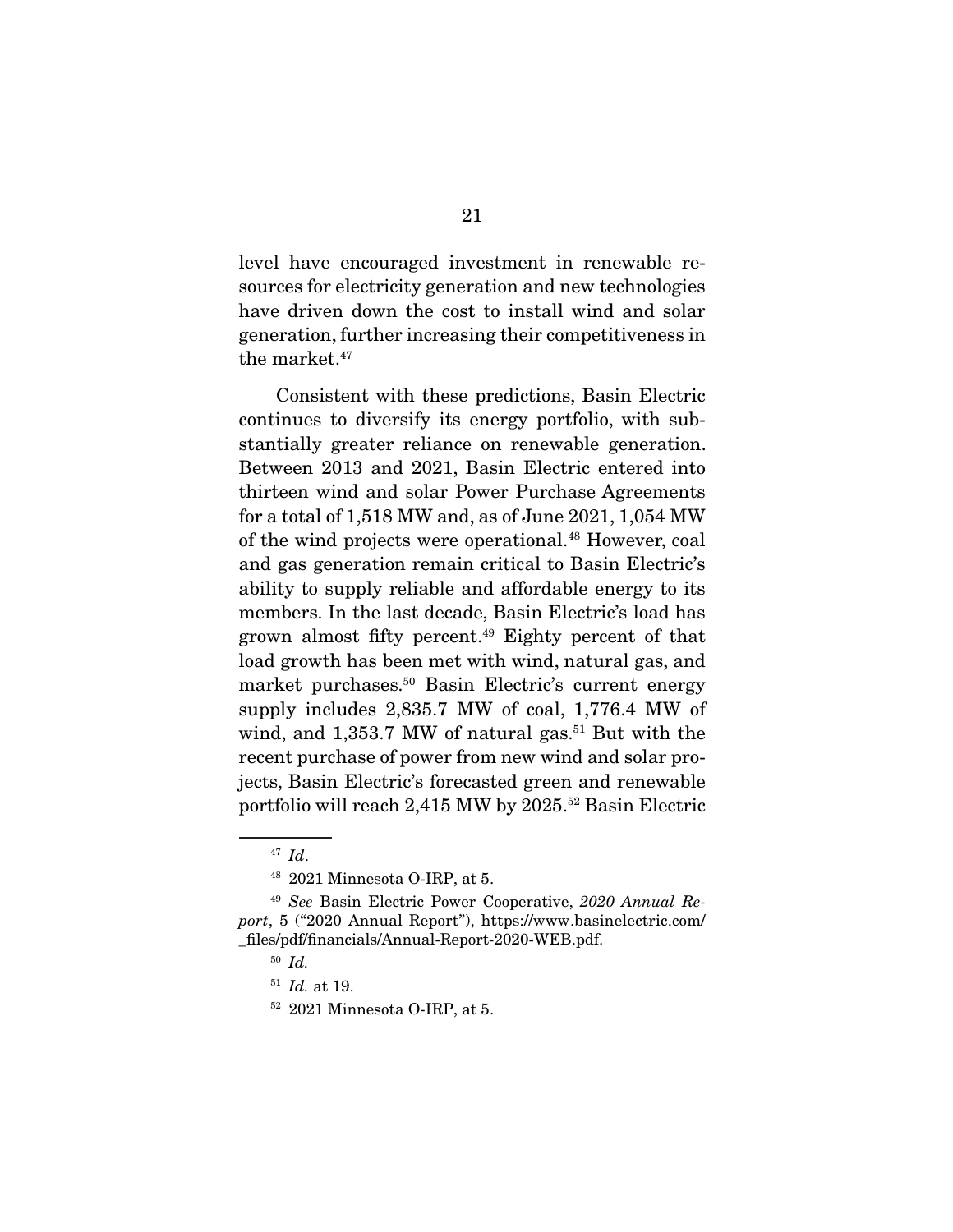also owns 2,513 miles and maintains 2,536 miles of high-voltage transmission.<sup>53</sup> Basin Electric forecasts that its entire member system will grow by more than 1,300 MW between 2022 and 2050.54

 To provide low cost power to a load that varies every hour on an electric power system, Basin Electric relies upon four different types of generating capacity: (1) baseload units (such as coal-fired steam-cycle power plants, nuclear, and hydroelectric plants) that are capable of running at full-capacity continuously; (2) intermediate capacity units (such as oil and gasfired steam cycle plants and some hydroelectric plants) designed to be cycled; (3) peaking capacity units (such as combustion turbines or internal combustion engine plants) only operated during peak load periods and emergencies; and (4) intermittent capacity units (such as wind and solar) that are only capable of producing energy when weather conditions are ideal.<sup>55</sup> While wind and solar are increasingly available energy sources, they are too unreliable to be considered sources of baseload generating capacity.<sup>56</sup>

 Each of these sources of generation capacity plays an important role in managing existing electricity demand and planning for future load growth. For example, to serve its customers in the Eastern Interconnection, Basin Electric relies on a broad mix of its own

<sup>53</sup> 2020 Annual Report, at 25.

<sup>54</sup> 2021 Minnesota O-IRP, at 5.

<sup>55</sup> IRP, at 100.

<sup>56</sup> See 2020 Annual Report, at 5–6.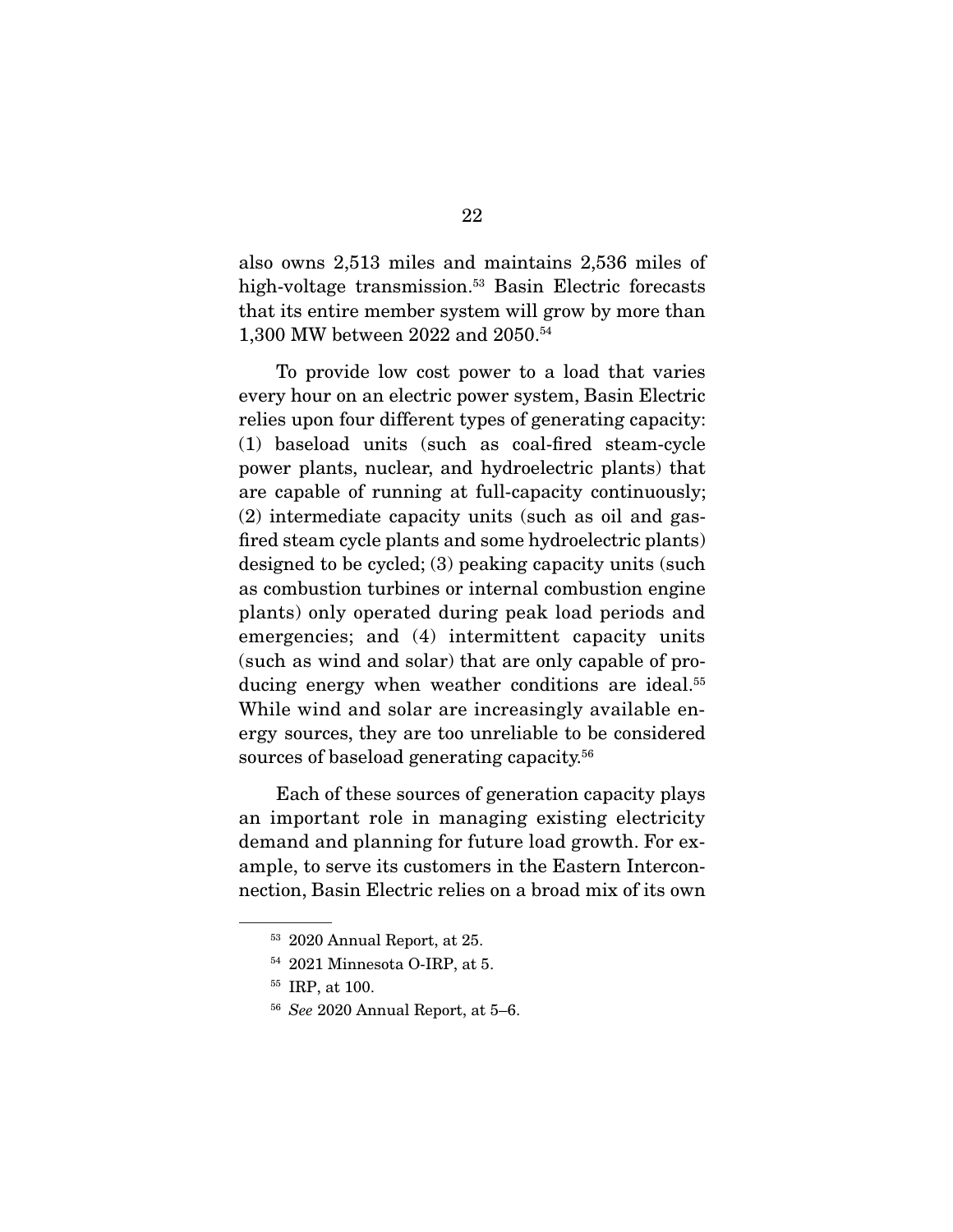coal- and natural-gas fired units to generate baseload power and operate as peaking units; power supply contracts with member cooperatives for purchase of intermediate and baseload power; large-scale wind projects both constructed by Basin Electric and developed in partnership with other cooperatives; and numerous long-term power purchase agreements for wind and solar generation.<sup>57</sup> Even the largest wind projects constructed by Basin Electric offer less megawatt capacity than coal- and natural gas-fired resources. For example, the Antelope Valley Station in Beulah, North Dakota is a 900 MW coal-fired baseload facility that serves the Eastern Interconnection, while the wind projects constructed by Basin Electric range from a capacity of 2.6 MW to 172 MW.58 These resources cannot simply be swapped out at a one-for-one MW ratio based on the arbitrary directives of a regulatory agency. If EPA has authority to use the concept of BSER to reduce by half the operation of Basin Electric's coal- and natural-gas fired generation serving the Eastern Interconnection, that will result in an approximate 1,500 megawatt decrease in accredited capacity that counts towards maintaining system reliability. That accredited capacity could not simply be made up by increasing generation from renewables.

 The availability of resources to serve increasing demand for electricity directly affects Basin Electric's

<sup>57</sup> See Basin Electric Power Cooperative, South Dakota Ten Year Plan, §§ 20:10:21:04 and 20:10:21:16 (2020), https://puc.sd.gov/ commission/commissionaction/10yearplan/BasinElectric2020.pdf.

<sup>58</sup> See id. at § 20:10:21:16.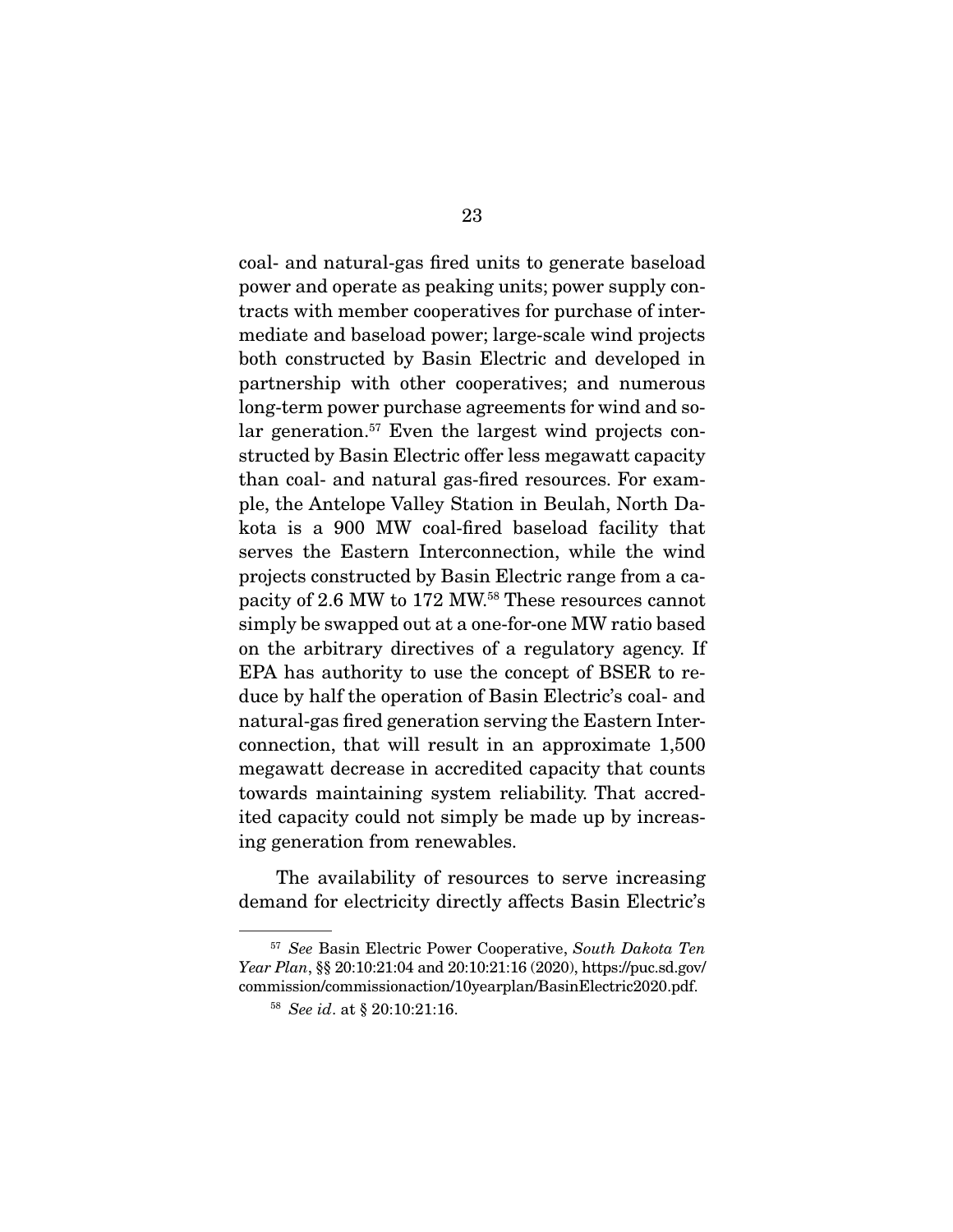assessment of cost-effectiveness and reliability.59 Each type of power generation performs an important function within Basin Electric's portfolio and artificially driving generation away from a particular resource will have myriad short- and long-term impacts on reliability. First, wind and solar only generate power when the weather permits. Until economical and proven battery storage technology is commercially available, wind and solar cannot be considered reliable sources of baseload generating capacity.60 Coal generation may be less flexible—because it cannot be quickly cycled to follow wind in meeting market demand—but it is reliable and cost efficient, especially because most of Basin Electric's power plants are located adjacent to coal mines, which eliminates the costs to transport the fuel.<sup>61</sup>

 Second, Basin Electric is required to plan its resource development around complicated models that predict load growth years (and even decades) in advance.<sup>62</sup> Integrated resource planning is, in part, an exercise of predicting short- and long-term trends in federal regulations, and choosing options that are most likely to be (a) permitted under the regulations, and (b) built in a timely way to meet changing generation and

<sup>59</sup> 2020 Annual Report, at 6.

<sup>60</sup> Id.

 $61$  *Id.* 

 $62$  See Pac. Gas & Elec. Co. v. State Energy Res. Conservation & Dev. Comm'n, 461 U.S. 190, 201 (1983) (recognizing utilities' development of new facilities "requires considerable advance planning").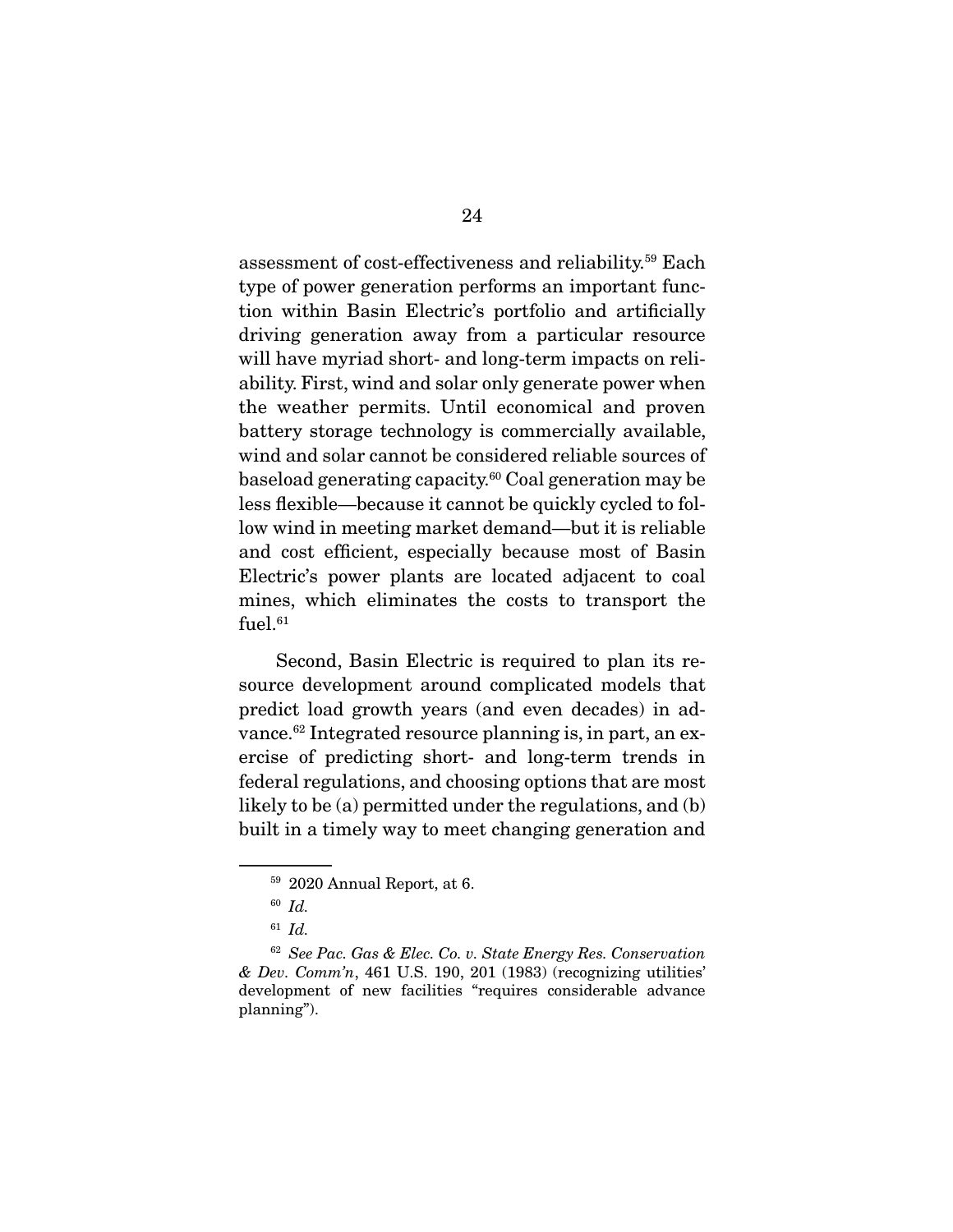transmission resource needs.63 For example, Basin Electric's latest planning document, developed and submitted in 2018 to the U.S. Department of Energy's Western Area Power Administration, analyzes longterm system needs and provides justification for new energy resources that may be needed through 2028.<sup>64</sup> Basin Electric must engage in advanced planning to identify member load forecasts, review power supply needs, assess various power supply regions' needs (including neighboring utilities and whether excess power is available for purchase), and compare the market power costs to the costs of building new resources.<sup>65</sup> Forced generation shifting imposes countless hurdles to overcome in the planning process.<sup>66</sup>

 Basin Electric depends on regulatory certainty and the ability to employ an all-of-the-above energy strategy. By utilizing diversified resources, Basin Electric is able to meet its members' energy needs through reliable sources, and also better manage its carbon footprint by incorporating resources into its diversified portfolio that have either low or no carbon emissions.67 But imposing another round of regulation that

 $66$  See Pac. Gas & Elec. Co., 461 U.S. at 203 (finding that because the Court resolved the legal question governing utilities, "there is little likelihood that industry behavior would be uniquely affected by whatever uncertainty surrounds the [statute's] provisions").

<sup>67</sup> IRP, at 101.

<sup>63</sup> IRP, at 16.

<sup>64</sup> Id. at 1.

 $65$  *Id.* at 4.